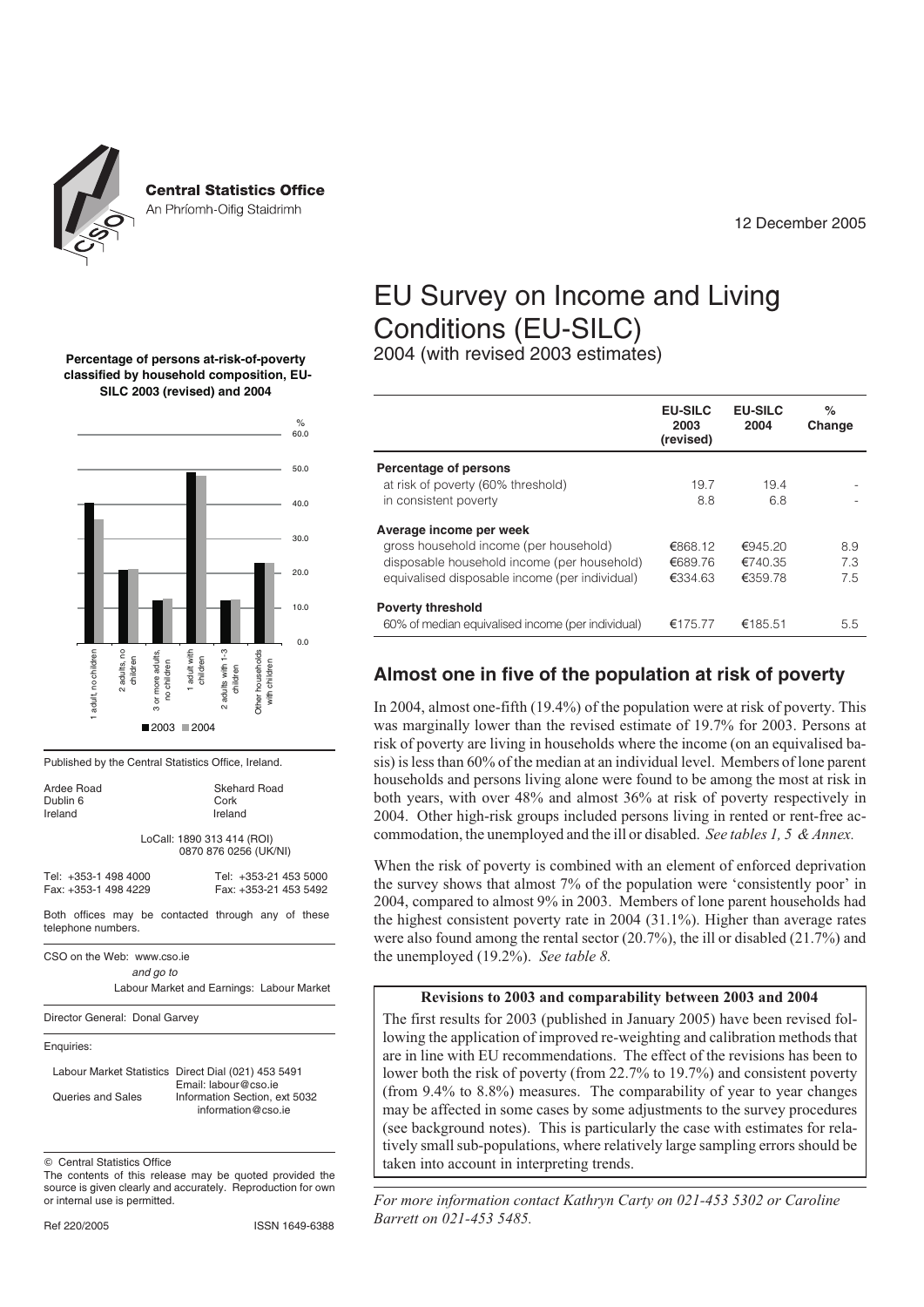

**At-risk-of-poverty-rate (60% threshold) classified by age group, EU SILC 2004**

Income including all social transfers (60% threshold)

Income including old-age and survivors' benefits but excluding all other social transfers (60% threshold) Income excluding all social transfers (60% threshold)



**Percentage of persons at-risk-of-poverty classified by region, EU SILC 2003 (revised) and 2004**

The 'total gross annual household income' averaged over all households was estimated to be just over  $\epsilon$ 49,000 in 2004. This is equivalent to an average of  $\epsilon$ 945 per week, an increase of almost 9% on 2003. Total disposable household income, which is net of income tax and social contributions, increased by over 7% in the year to  $\epsilon$ 740 per week. After adjusting the income figures for household size (see background notes for details) the 'equivalised total disposable household income' on an annual basis averaged across all persons in 2004 was €18,773 or €360 per week, reflecting a 7.5% increase on the 2003 figure. The poverty threshold, which is taken as 60% of median equivalised individual income, was estimated at over €9,680 or €185 per week in 2004. *See annex.*

## **Social transfers halve the risk of poverty**

Excluding social transfers (such as unemployment benefits, child benefit and pensions), the risk of poverty rate would have been close to 40% in 2003 and 2004. The inclusion of these transfers more than halved this risk, from 39.8% to 19.4%, in 2004. *See tables 1 & 4.*

The impact of social transfers is most marked in the case of older persons. When social transfers were excluded from income, over 87% of persons aged 65 and over were found to be at risk of poverty in 2004. The inclusion of old-age and survivor's benefits reduced this to just over 46%, while the inclusion of other transfers lowered it further to 27.1%. Notwithstanding these improvements, older persons still had the highest risk of income poverty of all age groups in both 2003 and 2004. *See table 4.*

Over 90% of gross household income in the lowest income decile, and almost 85% in the second lowest, was generated from social transfers in 2004. This compares with less than 20% for all households and just 6% for households in the highest income decile. Consistent with this profile, the decile analysis also shows that four out of every five persons living in households in the first income decile were either 'unemployed' or 'not economically active', while just 10% were 'at work'. In the top income decile, on the other hand, almost 60% of persons were 'at work' with just one in five either 'unemployed or 'not economically active'. *See tables 3a & 3b.*

## **Risk of income poverty varies significantly**

In addition to age, the risk of poverty varies significantly across most demographic, social, economic and geographic dimensions.

From a gender perspective, the at risk of poverty rate for women was almost 21% in 2004, compared to 18% for men. In comparison, the 2003 rates for women and men were 20.4% and 18.9% respectively. *See table 4.*

Adults and children living in lone parent households and persons living on their own also had significantly higher risks of income poverty, at 48.3% and 35.7% respectively in 2004, than other categories. On average the risk of poverty of persons living in rented or rent free accommodation, at 34.8%, was over double the rate of 16% recorded for persons in owner-occupied households. *See table 5.*

There was a greater risk of poverty among those living in the Border, Midland and Western region (26%) compared with the Southern and Eastern region (17.2%). Overall, persons living in rural areas also showed higher poverty rates than their urban counterparts, with levels of 24.1% and 16.6% respectively in 2004. *See table 5.*

Persons 'at work' had by far the lowest risk of income poverty at just 7%. On the other hand, the ill and disabled, unemployed persons and other adults outside the labour force had higher than average risks. *See table 5.*

## **Top income group had five times more income than the bottom**

In 2004, the income quintile share ratio (S80/S20) shows that persons in the top income quintile had 5 times the equivalised income of those in the bottom

 $2003 \equiv 2004$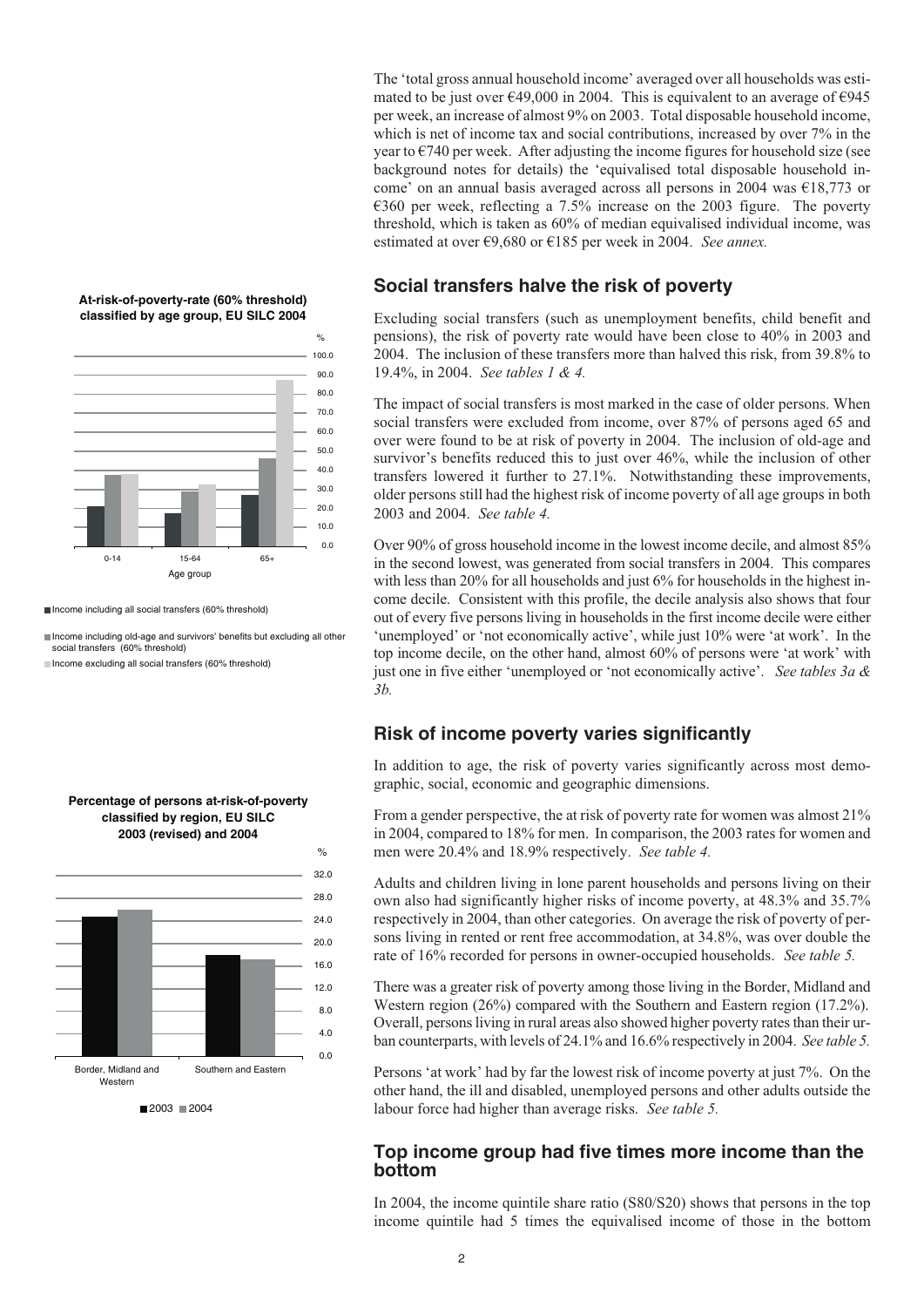**Percentage of persons in consistent poverty classified by household composition, EU-SILC 2003 (revised) and 2004**



**Percentage of persons at-risk-ofpoverty classified by the number of deprivation indicators reported, 2004**



quintile. This reflects no change from the 2003 findings. It should be noted that the S80/S20 ratio is only sensitive to changes in the top and bottom income quintiles. *See table 1.*

Another summary measure of inequality is the Gini coefficient, which measures the relationship between cumulative shares of the population (or sub-population) arranged according to the level of income and the cumulative share of the equivalised total net income received by them. In the EU-SILC 2004 the Gini coefficient calculated was 31.8% and was somewhat higher than the 31.1% measured in 2003 – indicating a slight disimprovement in the extent of overall inequality. *See tables 1 & 4.*

The 'relative at risk of poverty gap', which is the difference between the median equivalised income of the poor and the 60% threshold, expressed as a percentage of the latter, was just under 20% in 2004. In other words half of those deemed to be at risk of income poverty had an equivalised income at or above 80% of the threshold value. This reflected an improvement on the 2003 situation where the gap was 21.5%. *See table 1.*

# **Almost one-third of persons in lone parent households in consistent poverty**

Lone parent households had the highest consistent poverty rate in 2004 at 31.1%, compared with a national rate of just under 7%. Households with 3 adults and no children had the lowest consistent poverty rate at 3.5% in 2004. *See table 8.*

While the elderly had the highest levels of income poverty among all age-groups, they had the lowest levels of consistent poverty in both 2003 and 2004, at 5.8% and 3.3% respectively. Children aged 0-14, on the other hand, had the highest rates at 12.2% and 9.5% in 2003 and 2004 respectively. *See table 8.*

The consistent poverty rate for persons living in rented or rent free accommodation, at 20.7% in 2004, was over five times higher than the 3.7% reported in owner-occupied households. Almost 9% of persons in the Border, Midlands and Western region were 'consistently poor' in 2004, compared to 6.2% in the Southern and Eastern region. In contrast to the findings on income poverty, higher levels of consistent poverty were found in urban areas compared to rural areas in both 2003 (10.6% against 5.9%) and 2004 (7.6% against 5.5%). *See table 8.*

Ill or disabled persons and unemployed persons also reported higher than average rates in 2004 of 21.7% and 19.2% respectively. The comparable rates for 2003 were 28.3% for the unemployed and 22.4% for the ill or disabled. *See table 8.*

# **Deprivation highest among households with children**

Among households at risk of poverty, households with children had higher deprivation rates than those without children. Lone parent households reported the highest levels, where almost two-thirds of those at risk of poverty experienced enforced deprivation in respect of at least one of the of the eight basic indicators. Almost 42% of 'other households with children' with a risk of income poverty reported some level of deprivation, while households with 2 adults and 1-3 children had a rate of over 37%. The level of deprivation in at risk households without children ranged from approximately 22% for 2 adults to almost 28% in single adult households. A similar profile was evident in 2003. *See table 7a.*

Amongst all households the most common type of deprivation reported in 2004 related to '*experiencing debt problems to meet ordinary living exp*enses' (8.7%). It was particularly prevalent among lone parent households (36.6%) and 'other households with children' (13%). In 2003, almost 10% of the population reported experiencing debt problems, including over 40% of persons in lone parent households and 11.5% of 'other households with children'. *See table 6a.*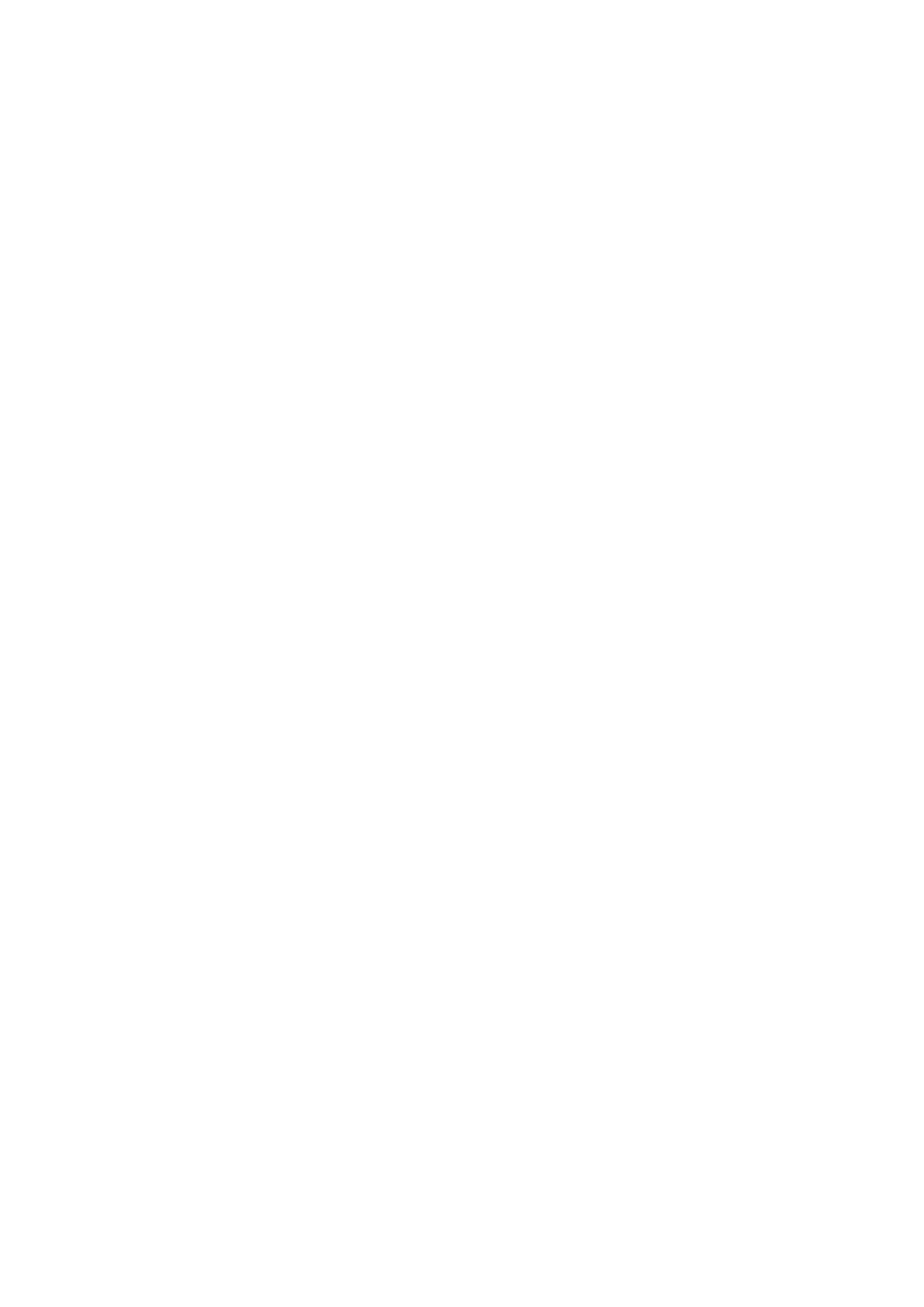# **Table 1 Key national indicators of poverty and social exclusion<sup>1</sup>**

|                                                                                           |                     |              |                                  |                                  | $\%$                |
|-------------------------------------------------------------------------------------------|---------------------|--------------|----------------------------------|----------------------------------|---------------------|
|                                                                                           | <b>LIIS</b><br>2000 | LIIS<br>2001 | <b>SILC</b><br>2003<br>(initial) | <b>SILC</b><br>2003<br>(revised) | <b>SILC</b><br>2004 |
| National/NAPS Indicators using alternative national scale<br>At-risk-of-poverty rate      |                     |              |                                  |                                  |                     |
| Equivalised total disposable income:                                                      |                     |              |                                  |                                  |                     |
| Including all social transfers (60% threshold)                                            | 20.9                | 21.9         | 22.7                             | 19.7                             | 19.4                |
| Including old-age and survivors' benefits but excluding all other                         |                     |              |                                  |                                  |                     |
| social transfers (60% threshold)                                                          | 28.1                | 29.5         | 32.5                             | 30.6                             | 32.7                |
| Excluding all social transfers (60% threshold)                                            | 35.3                | 35.6         | 38.4                             | 37.2                             | 39.8                |
| Including all social transfers (40% threshold)                                            | 4.5                 | 5.3          | 5.9                              | 5.8                              | 4.4                 |
| Including all social transfers (50% threshold)                                            | 12.0                | 12.9         | 11.1                             | 11.6                             | 11.1                |
| Including all social transfers (70% threshold)                                            | 28.1                | 29.3         | 29.4                             | 27.7                             | 28.7                |
| Relative at-risk-of-poverty gap <sup>2</sup>                                              | 19.3                | 20.7         | 16.3                             | 21.5                             | 19.8                |
| Gini coefficient                                                                          | 30.2                | 30.3         | 29.6                             | 31.1                             | 31.8                |
| Income distribution (income quintile share ratio)                                         | 4.7                 | 4.8          | 4.7                              | 5.0                              | 5.0                 |
| Percentage of persons in 'consistent poverty' using median income threshold'              |                     |              |                                  |                                  |                     |
| Less than 50% of threshold                                                                | 2.7                 | 2.9          | 5.9                              | 5.3                              | 3.9                 |
| Less than 60% of threshold                                                                | 4.3                 | 4.1          | 9.4                              | 8.8                              | 6.8                 |
| Less than 70% of threshold                                                                | 5.4                 | 4.9          | 11.6                             | 11.1                             | 9.6                 |
| Percentage of households in 'consistent poverty' using mean income threshold <sup>3</sup> |                     |              |                                  |                                  |                     |
| Less than 40% of threshold                                                                | 2.7                 | 2.5          | 3.9                              | 4.1                              | 3.1                 |
| Less than 50% of threshold                                                                | 4.5                 | 4.1          | 7.3                              | 7.9                              | 6.7                 |
| Less than 60% of threshold                                                                | 5.8                 | 5.2          | 10.2                             | 11.5                             | 10.0                |

 $<sup>1</sup>$  LIIS (Living in Ireland Survey) data provided by the Economic and Social Research Institute.</sup>

 $^2$  At risk of poverty gap calculated using Laeken methodology. See background notes for further details.

 $^3$  LIIS consistent poverty figures (shaded) are not comparable with SILC data. See background notes for further details.

## **Table 2 Key indicators of poverty and social exclusion (EU definition of Income and modified OECD scale)**

|                                                                   | 2003 (revised) | 2004 |
|-------------------------------------------------------------------|----------------|------|
| EU (Laeken Indicators) using modified OECD scale                  |                |      |
| At-risk-of-poverty rate                                           |                |      |
| Equivalised total disposable income:                              |                |      |
| Including all social transfers (60% threshold)                    | 20.1           | 20.9 |
| Including old-age and survivors' benefits but excluding all other |                |      |
| social transfers (60% threshold)                                  | 31.3           | 32.9 |
| Excluding all social transfers (60% threshold)                    | 37.0           | 39.1 |
| Including all social transfers (40% threshold)                    | 5.8            | 4.8  |
| Including all social transfers (50% threshold)                    | 12.3           | 11.4 |
| Including all social transfers (70% threshold)                    | 27.0           | 29.0 |
| Relative at-risk-of-poverty gap                                   | 22.4           | 19.6 |
| Gini coefficient                                                  | 30.8           | 31.6 |
| Income distribution (income quintile share ratio)                 | 5.0            | 5.0  |

%

5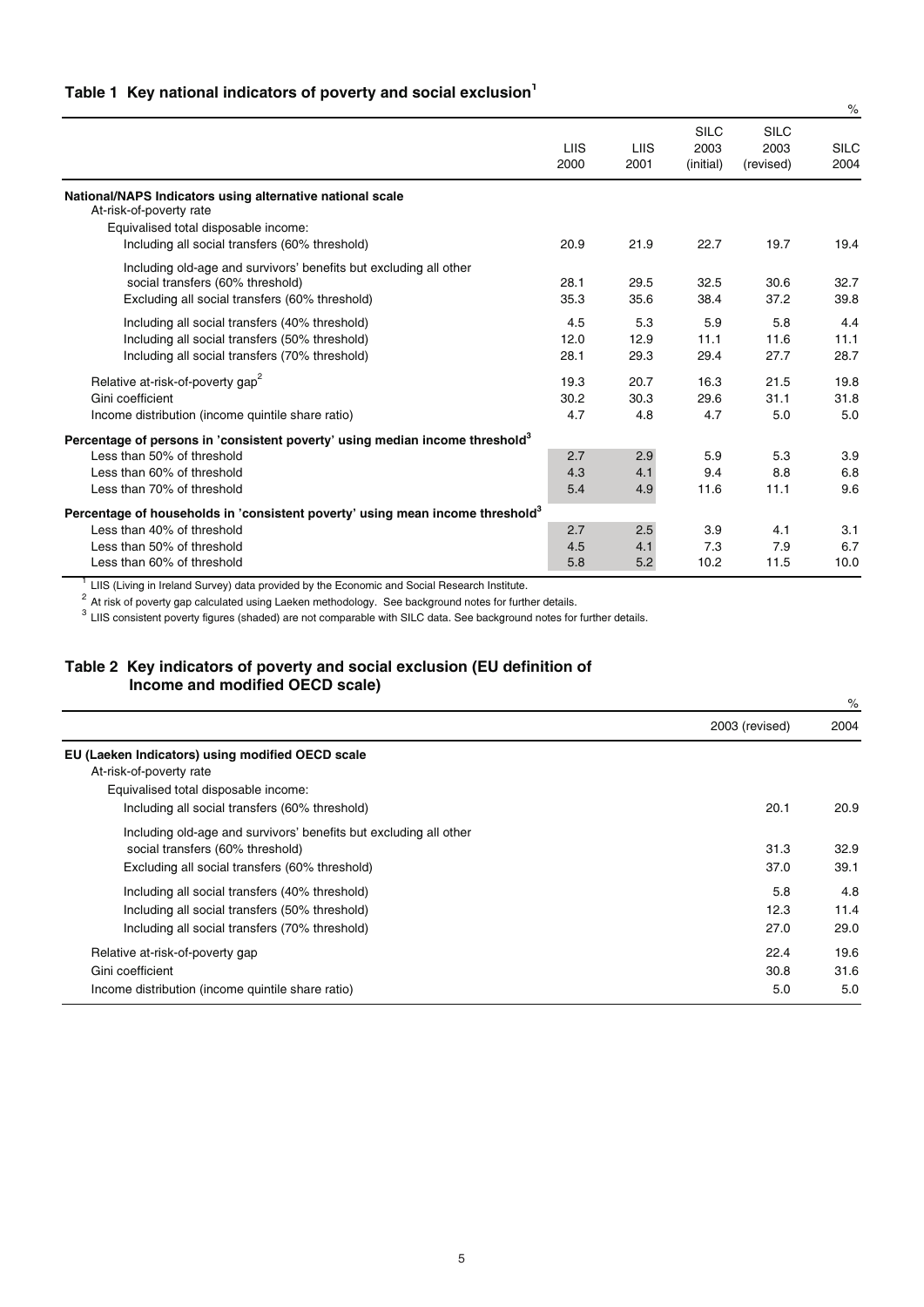### **Table 3a Average size, activity composition and household income classified by gross household income deciles, (2003 revised)**

| <b>Decile</b>                                 | 1        | $\overline{2}$ | 3         | 4         | 5         |
|-----------------------------------------------|----------|----------------|-----------|-----------|-----------|
| Threshold $(\epsilon)$                        | < 172.94 | $-257.83$      | $-369.52$ | $-527.47$ | $-692.50$ |
| Number of households in sample                | 389      | 394            | 366       | 321       | 295       |
| Adjusted number of households in sample       | 310      | 309            | 309       | 309       | 309       |
| Household size (persons per household)        | 1.34     | 1.57           | 2.20      | 2.69      | 3.06      |
| Activity composition (persons per household): |          |                |           |           |           |
| Not yet at school                             | 0.04     | 0.09           | 0.10      | 0.25      | 0.21      |
| At school                                     | 0.08     | 0.15           | 0.28      | 0.50      | 0.59      |
| At work                                       | 0.15     | 0.22           | 0.29      | 0.72      | 1.13      |
| Unemployed                                    | 0.09     | 0.11           | 0.14      | 0.16      | 0.16      |
| Not economically active                       | 0.97     | 1.00           | 1.39      | 1.06      | 0.98      |
| Average Weekly Household Income (€)           |          |                |           |           |           |
| <b>Direct Income</b>                          |          |                |           |           |           |
| Employee income                               | 4.90     | 20.66          | 44.97     | 162.70    | 306.14    |
| Employer's social insurance contributions     | 0.28     | 0.88           | 3.04      | 12.48     | 28.74     |
| Cash benefits or losses from self-employment  | 5.78     | 9.05           | 17.02     | 42.00     | 81.93     |
| Other direct income                           | 4.42     | 7.03           | 13.99     | 19.67     | 26.82     |
| <b>Total direct income</b>                    | 15.39    | 37.62          | 79.03     | 236.85    | 443.64    |
| <b>Social Transfers</b>                       |          |                |           |           |           |
| Unemployment benefits                         | 12.01    | 12.54          | 23.94     | 25.43     | 20.14     |
| Old-age benefits                              | 52.72    | 99.36          | 122.12    | 87.46     | 64.88     |
| Family/children related allowances            | 10.87    | 22.09          | 34.94     | 49.05     | 46.90     |
| Housing allowances                            | 10.19    | 12.36          | 14.26     | 15.69     | 5.99      |
| Other social transfers                        | 27.93    | 21.22          | 35.33     | 25.87     | 22.59     |
| <b>Total social transfers</b>                 | 113.71   | 167.56         | 230.59    | 203.50    | 160.49    |
| <b>Gross Income</b>                           | 129.11   | 205.18         | 309.62    | 440.34    | 604.13    |
| <b>Tax and Social Contributions</b>           |          |                |           |           |           |
| Tax on income and social contributions        | 0.66     | 2.13           | 4.38      | 21.70     | 42.69     |
| Employer's social insurance contributions     | 0.28     | 0.88           | 3.04      | 12.48     | 28.74     |
| Regular inter-household cash transfers paid   | 0.41     | 0.75           | 0.30      | 2.13      | 2.05      |
| <b>Total Tax and Social Contributions</b>     | 1.36     | 3.77           | 7.72      | 36.30     | 73.48     |
| <b>Net Disposable Income</b>                  | 127.75   | 201.41         | 301.90    | 404.04    | 530.66    |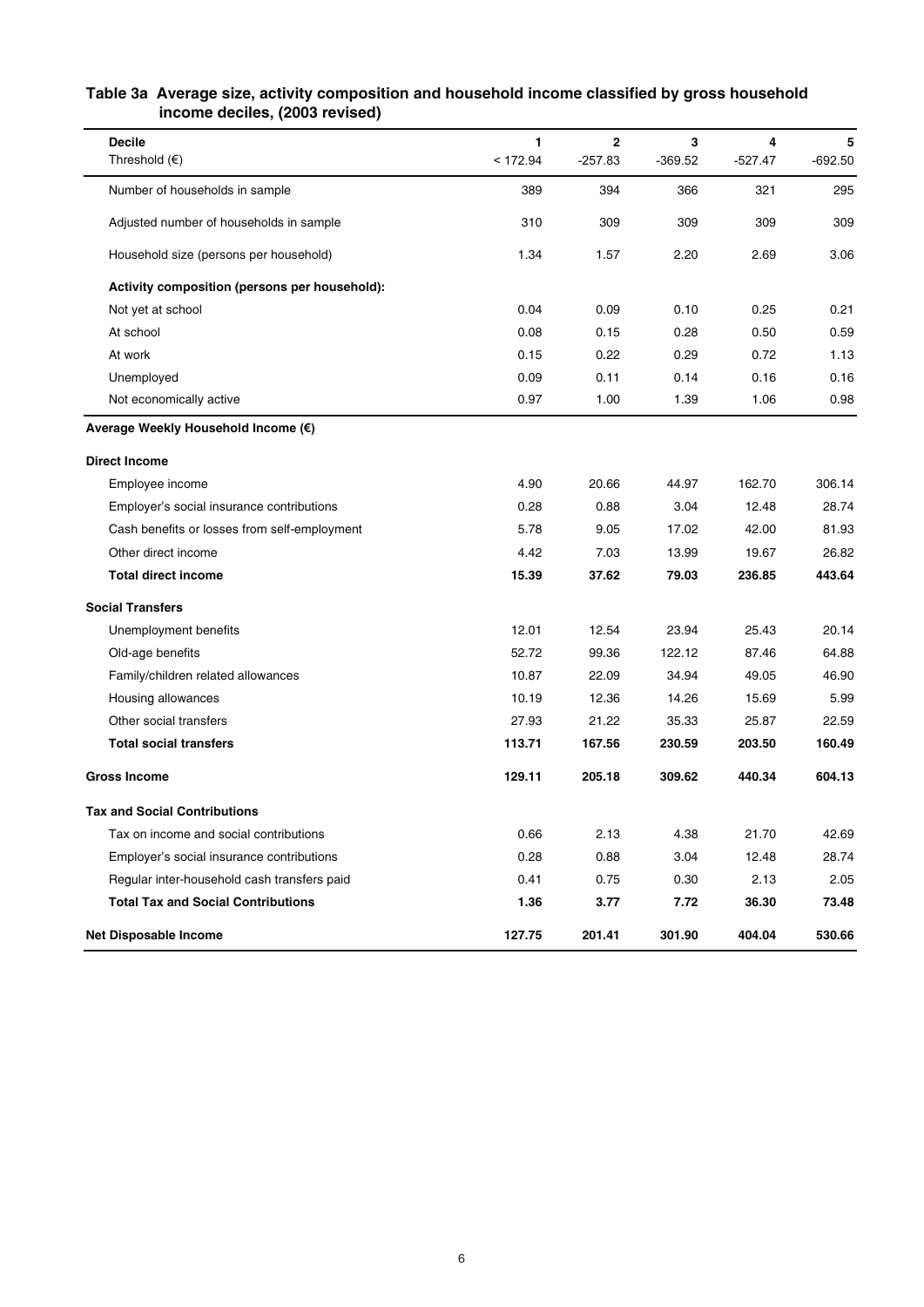| 6<br>7<br>8<br>9<br>10<br><b>State</b><br><b>Decile</b><br>$-1,089.47$<br>$-1,773.99$<br>Threshold $(\epsilon)$<br>$-886.41$<br>$-1,345.80$<br>>1,773.99<br>287<br>265<br>259<br>264<br>250<br>3,090<br>Number of households in sample<br>309<br>309<br>309<br>308<br>309<br>3,090<br>Adjusted number of households in sample<br>3.77<br>3.08<br>3.44<br>3.82<br>3.92<br>2.89<br>Household size (persons per household)<br>0.17<br>0.18<br>0.20<br>0.24<br>0.17<br>0.25<br>Not yet at school<br>0.56<br>0.69<br>0.85<br>0.56<br>0.69<br>0.50<br>At school<br>1.41<br>1.64<br>1.92<br>2.23<br>1.19<br>At work<br>2.15<br>0.09<br>0.10<br>0.05<br>0.06<br>0.10<br>0.08<br>Unemployed<br>0.84<br>0.80<br>0.76<br>0.75<br>0.74<br>0.93<br>Not economically active<br>Average Weekly Household Income (€)<br><b>Direct Income</b><br>474.31<br>650.45<br>838.58<br>1,134.86<br>1,620.58<br>525.59<br>Employee income<br>46.39<br>64.65<br>89.62<br>122.03<br>180.63<br>54.85<br>Employer's social insurance contributions<br>124.57<br>123.63<br>117.96<br>150.51<br>443.48<br>111.57<br>Cash benefits or losses from self-employment<br>17.12<br>22.14<br>19.87<br>13.21<br>20.03<br>54.29<br>Other direct income<br>662.39<br>851.95<br>1,100.86<br>1,394.88<br>2,298.99<br>711.88<br><b>Total direct income</b><br><b>Social Transfers</b><br>16.83<br>20.55<br>20.54<br>31.75<br>44.78<br>22.84<br>Unemployment benefits<br>55.36<br>40.52<br>26.71<br>57.91<br>81.24<br>68.81<br>Old-age benefits<br>36.81<br>36.40<br>46.93<br>34.74<br>36.83<br>35.55<br>Family/children related allowances<br>2.61<br>3.30<br>0.48<br>0.71<br>1.21<br>6.68<br>Housing allowances<br>22.35<br>Other social transfers<br>19.64<br>24.66<br>16.76<br>18.17<br>11.32<br>130.83<br>125.84<br>143.28<br>175.37<br>156.24<br><b>Total social transfers</b><br>111.42<br>793.22<br>868.12<br>977.79<br>1,212.28<br>1,538.16<br>2,474.36<br><b>Gross Income</b><br><b>Tax and Social Contributions</b><br>81.75<br>115.42<br>168.24<br>118.86<br>245.77<br>506.44<br>Tax on income and social contributions<br>46.39<br>64.65<br>89.62<br>122.03<br>180.63<br>54.85<br>Employer's social insurance contributions<br>4.98<br>4.00<br>6.26<br>8.76<br>16.82<br>4.64<br>Regular inter-household cash transfers paid<br>133.12<br>178.35<br><b>Total Tax and Social Contributions</b><br>184.06<br>264.13<br>376.56<br>703.88<br>660.10<br>793.72<br>948.16<br>1,161.60<br>1,770.48<br>689.76<br><b>Net Disposable Income</b> |  |  |  |                                               |
|-----------------------------------------------------------------------------------------------------------------------------------------------------------------------------------------------------------------------------------------------------------------------------------------------------------------------------------------------------------------------------------------------------------------------------------------------------------------------------------------------------------------------------------------------------------------------------------------------------------------------------------------------------------------------------------------------------------------------------------------------------------------------------------------------------------------------------------------------------------------------------------------------------------------------------------------------------------------------------------------------------------------------------------------------------------------------------------------------------------------------------------------------------------------------------------------------------------------------------------------------------------------------------------------------------------------------------------------------------------------------------------------------------------------------------------------------------------------------------------------------------------------------------------------------------------------------------------------------------------------------------------------------------------------------------------------------------------------------------------------------------------------------------------------------------------------------------------------------------------------------------------------------------------------------------------------------------------------------------------------------------------------------------------------------------------------------------------------------------------------------------------------------------------------------------------------------------------------------------------------------------------------------------------------------------------------------------------------------------------------------------------------------------------------------------------------------------------------------------------------------------|--|--|--|-----------------------------------------------|
|                                                                                                                                                                                                                                                                                                                                                                                                                                                                                                                                                                                                                                                                                                                                                                                                                                                                                                                                                                                                                                                                                                                                                                                                                                                                                                                                                                                                                                                                                                                                                                                                                                                                                                                                                                                                                                                                                                                                                                                                                                                                                                                                                                                                                                                                                                                                                                                                                                                                                                     |  |  |  |                                               |
|                                                                                                                                                                                                                                                                                                                                                                                                                                                                                                                                                                                                                                                                                                                                                                                                                                                                                                                                                                                                                                                                                                                                                                                                                                                                                                                                                                                                                                                                                                                                                                                                                                                                                                                                                                                                                                                                                                                                                                                                                                                                                                                                                                                                                                                                                                                                                                                                                                                                                                     |  |  |  |                                               |
|                                                                                                                                                                                                                                                                                                                                                                                                                                                                                                                                                                                                                                                                                                                                                                                                                                                                                                                                                                                                                                                                                                                                                                                                                                                                                                                                                                                                                                                                                                                                                                                                                                                                                                                                                                                                                                                                                                                                                                                                                                                                                                                                                                                                                                                                                                                                                                                                                                                                                                     |  |  |  |                                               |
|                                                                                                                                                                                                                                                                                                                                                                                                                                                                                                                                                                                                                                                                                                                                                                                                                                                                                                                                                                                                                                                                                                                                                                                                                                                                                                                                                                                                                                                                                                                                                                                                                                                                                                                                                                                                                                                                                                                                                                                                                                                                                                                                                                                                                                                                                                                                                                                                                                                                                                     |  |  |  |                                               |
|                                                                                                                                                                                                                                                                                                                                                                                                                                                                                                                                                                                                                                                                                                                                                                                                                                                                                                                                                                                                                                                                                                                                                                                                                                                                                                                                                                                                                                                                                                                                                                                                                                                                                                                                                                                                                                                                                                                                                                                                                                                                                                                                                                                                                                                                                                                                                                                                                                                                                                     |  |  |  | Activity composition (persons per household): |
|                                                                                                                                                                                                                                                                                                                                                                                                                                                                                                                                                                                                                                                                                                                                                                                                                                                                                                                                                                                                                                                                                                                                                                                                                                                                                                                                                                                                                                                                                                                                                                                                                                                                                                                                                                                                                                                                                                                                                                                                                                                                                                                                                                                                                                                                                                                                                                                                                                                                                                     |  |  |  |                                               |
|                                                                                                                                                                                                                                                                                                                                                                                                                                                                                                                                                                                                                                                                                                                                                                                                                                                                                                                                                                                                                                                                                                                                                                                                                                                                                                                                                                                                                                                                                                                                                                                                                                                                                                                                                                                                                                                                                                                                                                                                                                                                                                                                                                                                                                                                                                                                                                                                                                                                                                     |  |  |  |                                               |
|                                                                                                                                                                                                                                                                                                                                                                                                                                                                                                                                                                                                                                                                                                                                                                                                                                                                                                                                                                                                                                                                                                                                                                                                                                                                                                                                                                                                                                                                                                                                                                                                                                                                                                                                                                                                                                                                                                                                                                                                                                                                                                                                                                                                                                                                                                                                                                                                                                                                                                     |  |  |  |                                               |
|                                                                                                                                                                                                                                                                                                                                                                                                                                                                                                                                                                                                                                                                                                                                                                                                                                                                                                                                                                                                                                                                                                                                                                                                                                                                                                                                                                                                                                                                                                                                                                                                                                                                                                                                                                                                                                                                                                                                                                                                                                                                                                                                                                                                                                                                                                                                                                                                                                                                                                     |  |  |  |                                               |
|                                                                                                                                                                                                                                                                                                                                                                                                                                                                                                                                                                                                                                                                                                                                                                                                                                                                                                                                                                                                                                                                                                                                                                                                                                                                                                                                                                                                                                                                                                                                                                                                                                                                                                                                                                                                                                                                                                                                                                                                                                                                                                                                                                                                                                                                                                                                                                                                                                                                                                     |  |  |  |                                               |
|                                                                                                                                                                                                                                                                                                                                                                                                                                                                                                                                                                                                                                                                                                                                                                                                                                                                                                                                                                                                                                                                                                                                                                                                                                                                                                                                                                                                                                                                                                                                                                                                                                                                                                                                                                                                                                                                                                                                                                                                                                                                                                                                                                                                                                                                                                                                                                                                                                                                                                     |  |  |  |                                               |
|                                                                                                                                                                                                                                                                                                                                                                                                                                                                                                                                                                                                                                                                                                                                                                                                                                                                                                                                                                                                                                                                                                                                                                                                                                                                                                                                                                                                                                                                                                                                                                                                                                                                                                                                                                                                                                                                                                                                                                                                                                                                                                                                                                                                                                                                                                                                                                                                                                                                                                     |  |  |  |                                               |
|                                                                                                                                                                                                                                                                                                                                                                                                                                                                                                                                                                                                                                                                                                                                                                                                                                                                                                                                                                                                                                                                                                                                                                                                                                                                                                                                                                                                                                                                                                                                                                                                                                                                                                                                                                                                                                                                                                                                                                                                                                                                                                                                                                                                                                                                                                                                                                                                                                                                                                     |  |  |  |                                               |
|                                                                                                                                                                                                                                                                                                                                                                                                                                                                                                                                                                                                                                                                                                                                                                                                                                                                                                                                                                                                                                                                                                                                                                                                                                                                                                                                                                                                                                                                                                                                                                                                                                                                                                                                                                                                                                                                                                                                                                                                                                                                                                                                                                                                                                                                                                                                                                                                                                                                                                     |  |  |  |                                               |
|                                                                                                                                                                                                                                                                                                                                                                                                                                                                                                                                                                                                                                                                                                                                                                                                                                                                                                                                                                                                                                                                                                                                                                                                                                                                                                                                                                                                                                                                                                                                                                                                                                                                                                                                                                                                                                                                                                                                                                                                                                                                                                                                                                                                                                                                                                                                                                                                                                                                                                     |  |  |  |                                               |
|                                                                                                                                                                                                                                                                                                                                                                                                                                                                                                                                                                                                                                                                                                                                                                                                                                                                                                                                                                                                                                                                                                                                                                                                                                                                                                                                                                                                                                                                                                                                                                                                                                                                                                                                                                                                                                                                                                                                                                                                                                                                                                                                                                                                                                                                                                                                                                                                                                                                                                     |  |  |  |                                               |
|                                                                                                                                                                                                                                                                                                                                                                                                                                                                                                                                                                                                                                                                                                                                                                                                                                                                                                                                                                                                                                                                                                                                                                                                                                                                                                                                                                                                                                                                                                                                                                                                                                                                                                                                                                                                                                                                                                                                                                                                                                                                                                                                                                                                                                                                                                                                                                                                                                                                                                     |  |  |  |                                               |
|                                                                                                                                                                                                                                                                                                                                                                                                                                                                                                                                                                                                                                                                                                                                                                                                                                                                                                                                                                                                                                                                                                                                                                                                                                                                                                                                                                                                                                                                                                                                                                                                                                                                                                                                                                                                                                                                                                                                                                                                                                                                                                                                                                                                                                                                                                                                                                                                                                                                                                     |  |  |  |                                               |
|                                                                                                                                                                                                                                                                                                                                                                                                                                                                                                                                                                                                                                                                                                                                                                                                                                                                                                                                                                                                                                                                                                                                                                                                                                                                                                                                                                                                                                                                                                                                                                                                                                                                                                                                                                                                                                                                                                                                                                                                                                                                                                                                                                                                                                                                                                                                                                                                                                                                                                     |  |  |  |                                               |
|                                                                                                                                                                                                                                                                                                                                                                                                                                                                                                                                                                                                                                                                                                                                                                                                                                                                                                                                                                                                                                                                                                                                                                                                                                                                                                                                                                                                                                                                                                                                                                                                                                                                                                                                                                                                                                                                                                                                                                                                                                                                                                                                                                                                                                                                                                                                                                                                                                                                                                     |  |  |  |                                               |
|                                                                                                                                                                                                                                                                                                                                                                                                                                                                                                                                                                                                                                                                                                                                                                                                                                                                                                                                                                                                                                                                                                                                                                                                                                                                                                                                                                                                                                                                                                                                                                                                                                                                                                                                                                                                                                                                                                                                                                                                                                                                                                                                                                                                                                                                                                                                                                                                                                                                                                     |  |  |  |                                               |
|                                                                                                                                                                                                                                                                                                                                                                                                                                                                                                                                                                                                                                                                                                                                                                                                                                                                                                                                                                                                                                                                                                                                                                                                                                                                                                                                                                                                                                                                                                                                                                                                                                                                                                                                                                                                                                                                                                                                                                                                                                                                                                                                                                                                                                                                                                                                                                                                                                                                                                     |  |  |  |                                               |
|                                                                                                                                                                                                                                                                                                                                                                                                                                                                                                                                                                                                                                                                                                                                                                                                                                                                                                                                                                                                                                                                                                                                                                                                                                                                                                                                                                                                                                                                                                                                                                                                                                                                                                                                                                                                                                                                                                                                                                                                                                                                                                                                                                                                                                                                                                                                                                                                                                                                                                     |  |  |  |                                               |
|                                                                                                                                                                                                                                                                                                                                                                                                                                                                                                                                                                                                                                                                                                                                                                                                                                                                                                                                                                                                                                                                                                                                                                                                                                                                                                                                                                                                                                                                                                                                                                                                                                                                                                                                                                                                                                                                                                                                                                                                                                                                                                                                                                                                                                                                                                                                                                                                                                                                                                     |  |  |  |                                               |
|                                                                                                                                                                                                                                                                                                                                                                                                                                                                                                                                                                                                                                                                                                                                                                                                                                                                                                                                                                                                                                                                                                                                                                                                                                                                                                                                                                                                                                                                                                                                                                                                                                                                                                                                                                                                                                                                                                                                                                                                                                                                                                                                                                                                                                                                                                                                                                                                                                                                                                     |  |  |  |                                               |
|                                                                                                                                                                                                                                                                                                                                                                                                                                                                                                                                                                                                                                                                                                                                                                                                                                                                                                                                                                                                                                                                                                                                                                                                                                                                                                                                                                                                                                                                                                                                                                                                                                                                                                                                                                                                                                                                                                                                                                                                                                                                                                                                                                                                                                                                                                                                                                                                                                                                                                     |  |  |  |                                               |
|                                                                                                                                                                                                                                                                                                                                                                                                                                                                                                                                                                                                                                                                                                                                                                                                                                                                                                                                                                                                                                                                                                                                                                                                                                                                                                                                                                                                                                                                                                                                                                                                                                                                                                                                                                                                                                                                                                                                                                                                                                                                                                                                                                                                                                                                                                                                                                                                                                                                                                     |  |  |  |                                               |
|                                                                                                                                                                                                                                                                                                                                                                                                                                                                                                                                                                                                                                                                                                                                                                                                                                                                                                                                                                                                                                                                                                                                                                                                                                                                                                                                                                                                                                                                                                                                                                                                                                                                                                                                                                                                                                                                                                                                                                                                                                                                                                                                                                                                                                                                                                                                                                                                                                                                                                     |  |  |  |                                               |
|                                                                                                                                                                                                                                                                                                                                                                                                                                                                                                                                                                                                                                                                                                                                                                                                                                                                                                                                                                                                                                                                                                                                                                                                                                                                                                                                                                                                                                                                                                                                                                                                                                                                                                                                                                                                                                                                                                                                                                                                                                                                                                                                                                                                                                                                                                                                                                                                                                                                                                     |  |  |  |                                               |
|                                                                                                                                                                                                                                                                                                                                                                                                                                                                                                                                                                                                                                                                                                                                                                                                                                                                                                                                                                                                                                                                                                                                                                                                                                                                                                                                                                                                                                                                                                                                                                                                                                                                                                                                                                                                                                                                                                                                                                                                                                                                                                                                                                                                                                                                                                                                                                                                                                                                                                     |  |  |  |                                               |
|                                                                                                                                                                                                                                                                                                                                                                                                                                                                                                                                                                                                                                                                                                                                                                                                                                                                                                                                                                                                                                                                                                                                                                                                                                                                                                                                                                                                                                                                                                                                                                                                                                                                                                                                                                                                                                                                                                                                                                                                                                                                                                                                                                                                                                                                                                                                                                                                                                                                                                     |  |  |  |                                               |

## **Table 3a (contd.) Average size, activity composition and household income classified by gross household income deciles, (2003 revised)**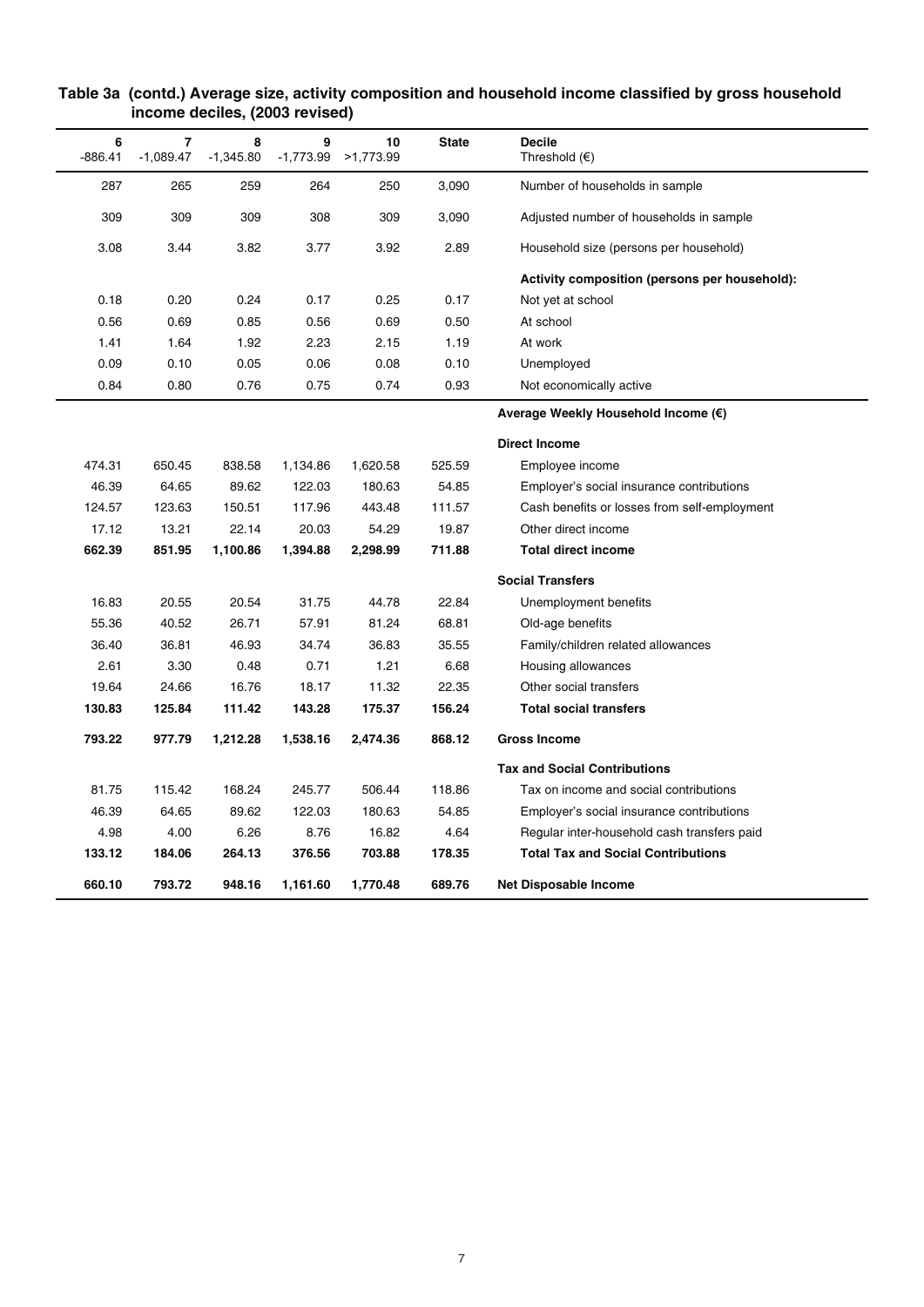# **Table 3b Average size, activity composition and household income classified by gross household income deciles, 2004**

| <b>Decile</b><br>Threshold $(\epsilon)$       | 1<br>< 189.48 | $\mathbf 2$<br>$-278.64$ | 3<br>$-381.58$ | 4<br>$-529.98$ | 5<br>$-727.53$ |
|-----------------------------------------------|---------------|--------------------------|----------------|----------------|----------------|
| Number of households in sample                | 730           | 652                      | 629            | 588            | 541            |
| Adjusted number of households in sample       | 548           | 548                      | 548            | 548            | 547            |
| Household size (persons per household)        | 1.21          | 1.65                     | 2.22           | 2.75           | 3.07           |
| Activity composition (persons per household): |               |                          |                |                |                |
| Not yet at school                             | 0.03          | 0.09                     | 0.12           | 0.17           | 0.21           |
| At school                                     | 0.06          | 0.18                     | 0.28           | 0.53           | 0.59           |
| At work                                       | 0.12          | 0.18                     | 0.32           | 0.63           | 1.05           |
| Unemployed                                    | 0.08          | 0.07                     | 0.09           | 0.19           | 0.15           |
| Not economically active                       | 0.90          | 1.12                     | 1.37           | 1.20           | 1.04           |
| Average Weekly Household Income (€)           |               |                          |                |                |                |
| <b>Direct Income</b>                          |               |                          |                |                |                |
| Employee income                               | 4.49          | 15.95                    | 50.46          | 131.25         | 303.13         |
| Employer's social insurance contributions     | 0.21          | 0.87                     | 3.68           | 11.48          | 30.33          |
| Cash benefits or losses from self-employment  | 5.98          | 12.23                    | 15.51          | 46.11          | 78.00          |
| Other direct income                           | 3.93          | 7.55                     | 10.91          | 14.41          | 26.98          |
| <b>Total direct income</b>                    | 14.61         | 36.59                    | 80.57          | 203.25         | 438.44         |
| <b>Social Transfers</b>                       |               |                          |                |                |                |
| Unemployment benefits                         | 15.12         | 20.31                    | 19.29          | 32.01          | 23.63          |
| Old-age benefits                              | 78.73         | 93.05                    | 128.38         | 104.13         | 82.77          |
| Family/children related allowances            | 9.86          | 31.31                    | 43.51          | 58.46          | 48.73          |
| Housing allowances                            | 11.89         | 15.18                    | 17.86          | 15.71          | 6.80           |
| Other social transfers                        | 26.61         | 31.14                    | 34.52          | 37.83          | 27.13          |
| <b>Total social transfers</b>                 | 142.20        | 190.99                   | 243.56         | 248.13         | 189.06         |
| <b>Gross Income</b>                           | 156.81        | 227.58                   | 324.13         | 451.38         | 627.50         |
| <b>Tax and Social Contributions</b>           |               |                          |                |                |                |
| Tax on income and social contributions        | 0.41          | 1.11                     | 3.67           | 15.90          | 42.66          |
| Employer's social insurance contributions     | 0.21          | 0.87                     | 3.68           | 11.48          | 30.33          |
| Regular inter-household cash transfers paid   | 0.74          | 0.57                     | 0.62           | 2.54           | 4.06           |
| <b>Total Tax and Social Contributions</b>     | 1.36          | 2.55                     | 7.97           | 29.93          | 77.05          |
| <b>Net Disposable Income</b>                  | 155.45        | 225.04                   | 316.16         | 421.46         | 550.45         |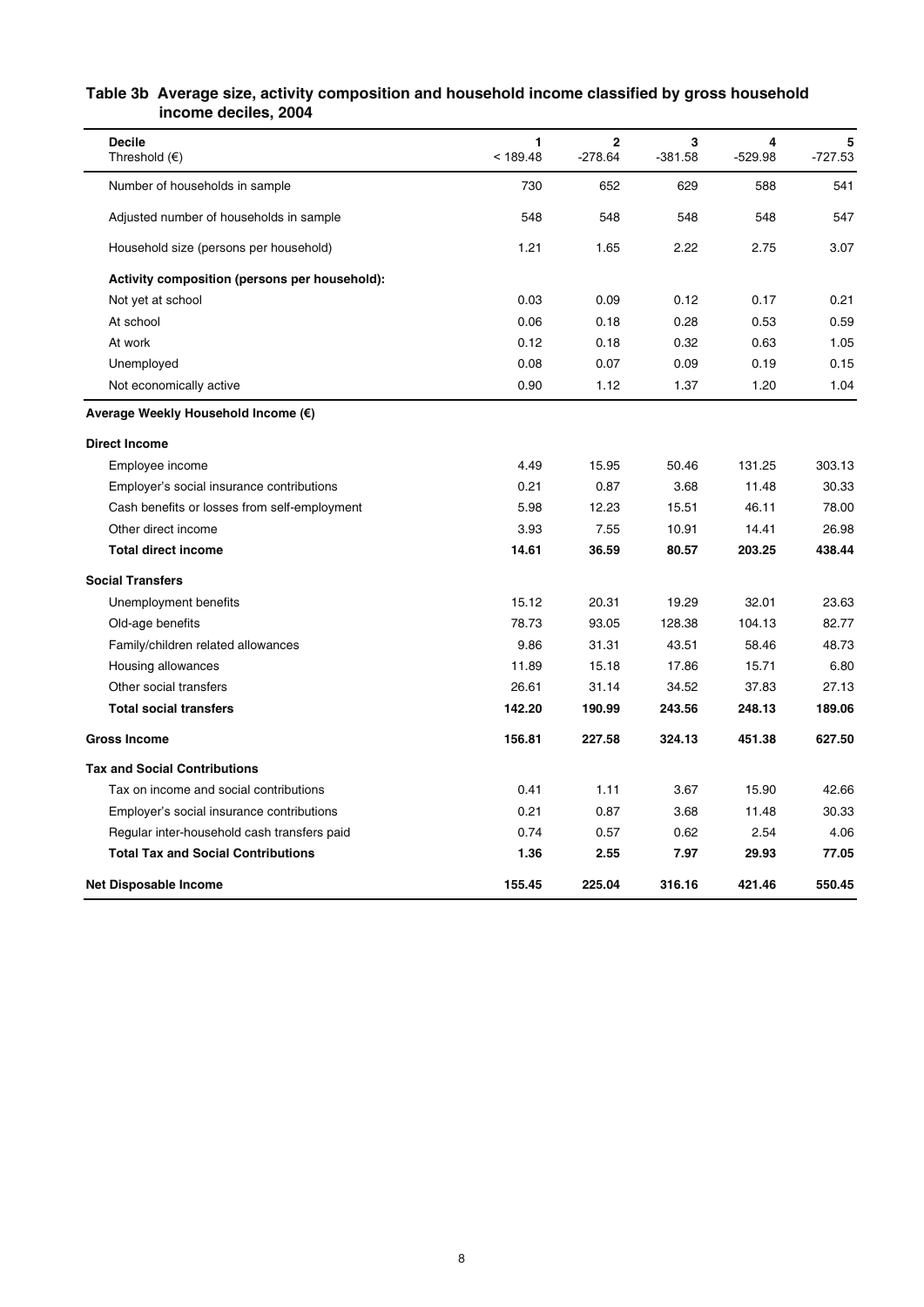| 6<br>$-919.75$ | $\overline{7}$<br>$-1,153.66$ | 8<br>$-1,451.04$ | 9        | 10<br>$-1,883.02$ $>1,883.02$ | <b>State</b> | <b>Decile</b><br>Threshold $(\epsilon)$       |
|----------------|-------------------------------|------------------|----------|-------------------------------|--------------|-----------------------------------------------|
| 490            | 493                           | 479              | 443      | 432                           | 5,477        | Number of households in sample                |
| 548            | 548                           | 552              | 543      | 548                           | 5,477        | Adjusted number of households in sample       |
| 3.27           | 3.51                          | 3.62             | 3.87     | 3.89                          | 2.91         | Household size (persons per household)        |
|                |                               |                  |          |                               |              | Activity composition (persons per household): |
| 0.25           | 0.24                          | 0.21             | 0.23     | 0.25                          | 0.18         | Not yet at school                             |
| 0.55           | 0.66                          | 0.65             | 0.58     | 0.54                          | 0.46         | At school                                     |
| 1.39           | 1.60                          | 1.90             | 2.22     | 2.30                          | 1.17         | At work                                       |
| 0.09           | 0.09                          | 0.09             | 0.06     | 0.06                          | 0.10         | Unemployed                                    |
| 0.95           | 0.86                          | 0.75             | 0.74     | 0.70                          | 0.96         | Not economically active                       |
|                |                               |                  |          |                               |              | Average Weekly Household Income (€)           |
|                |                               |                  |          |                               |              | <b>Direct Income</b>                          |
| 481.69         | 666.77                        | 879.49           | 1,178.55 | 1,745.32                      | 545.38       | Employee income                               |
| 53.34          | 75.65                         | 103.57           | 145.03   | 225.23                        | 64.89        | Employer's social insurance contributions     |
| 111.57         | 124.25                        | 150.39           | 153.93   | 665.65                        | 136.34       | Cash benefits or losses from self-employment  |
| 18.57          | 16.95                         | 17.07            | 25.25    | 79.23                         | 22.07        | Other direct income                           |
| 665.17         | 883.62                        | 1,150.52         | 1,502.75 | 2,715.43                      | 768.69       | <b>Total direct income</b>                    |
|                |                               |                  |          |                               |              | <b>Social Transfers</b>                       |
| 18.99          | 20.23                         | 16.81            | 19.89    | 48.12                         | 23.44        | Unemployment benefits                         |
| 57.20          | 54.17                         | 56.49            | 56.60    | 79.74                         | 79.13        | Old-age benefits                              |
| 42.98          | 43.41                         | 40.73            | 40.79    | 35.18                         | 39.50        | Family/children related allowances            |
| 2.42           | 1.49                          | 0.67             | 0.50     | 0.32                          | 7.29         | Housing allowances                            |
| 32.47          | 27.74                         | 24.60            | 18.18    | 11.38                         | 27.17        | Other social transfers                        |
| 154.07         | 147.03                        | 139.30           | 135.96   | 174.75                        | 176.51       | <b>Total social transfers</b>                 |
| 819.24         | 1,030.65                      | 1,289.82         | 1,638.72 | 2,890.17                      | 945.20       | <b>Gross Income</b>                           |
|                |                               |                  |          |                               |              | <b>Tax and Social Contributions</b>           |
| 79.29          | 124.86                        | 172.93           | 261.33   | 630.96                        | 133.22       | Tax on income and social contributions        |
| 53.34          | 75.65                         | 103.57           | 145.03   | 225.23                        | 64.89        | Employer's social insurance contributions     |
| 6.87           | 7.27                          | 8.76             | 12.52    | 23.45                         | 6.74         | Regular inter-household cash transfers paid   |
| 139.50         | 207.78                        | 285.26           | 418.88   | 879.64                        | 204.85       | <b>Total Tax and Social Contributions</b>     |
| 679.74         | 822.87                        | 1,004.56         | 1,219.84 | 2,010.53                      | 740.35       | Net Disposable Income                         |

## **Table 3b (contd.) Average size, activity composition and household income classified by gross household income deciles, 2004**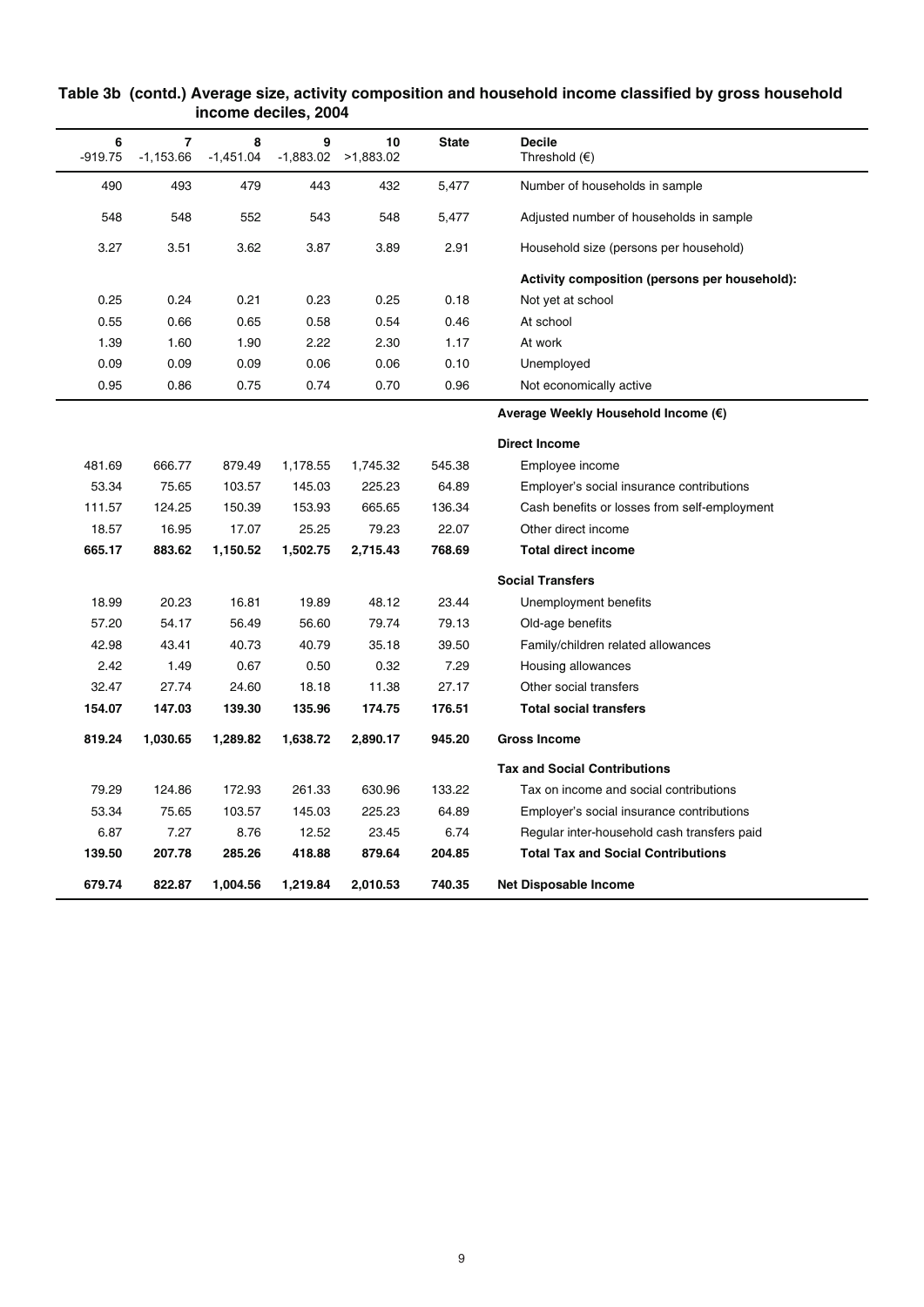# **Table 4 Indicators of poverty and social exclusion classified by age and gender**

|                                                                   | Age group      |              |              |              |              |              |              |              |
|-------------------------------------------------------------------|----------------|--------------|--------------|--------------|--------------|--------------|--------------|--------------|
|                                                                   | 2003 (revised) |              |              |              | 2004         |              |              |              |
|                                                                   | $0 - 14$       | 15-64        | $65+$        | Total        | $0 - 14$     | 15-64        | $65+$        | Total        |
| <b>Males</b>                                                      |                |              |              |              |              |              |              |              |
| At-risk-of-poverty rate                                           |                |              |              |              |              |              |              |              |
| Equivalised total disposable income:                              |                |              |              |              |              |              |              |              |
| Including all social transfers (60% threshold)                    | 20.3           | 17.4         | 26.4         | 18.9         | 19.5         | 16.4         | 25.8         | 18.0         |
| Including old-age and survivors' benefits                         |                |              |              |              |              |              |              |              |
| but excluding all other social transfers                          |                |              |              |              |              |              |              |              |
| (60% threshold)<br>Excluding all social transfers (60% threshold) | 32.2<br>33.6   | 26.3<br>29.3 | 40.8<br>84.0 | 29.0<br>35.6 | 36.2<br>36.5 | 27.5<br>30.8 | 39.2<br>85.7 | 30.5<br>37.4 |
|                                                                   |                |              |              |              |              |              |              |              |
| Including all social transfers (40% threshold)                    | 6.3            | 5.2          | 6.7          | 5.6          | 5.4          | 3.8          | 3.8          | 4.1          |
| Including all social transfers (50% threshold)                    | 12.7<br>24.7   | 11.3         | 11.6         | 11.6<br>26.2 | 12.5<br>27.9 | 9.8<br>22.8  | 8.5          | 10.3<br>26.4 |
| Including all social transfers (70% threshold)                    |                | 23.5         | 47.9         |              |              |              | 47.7         |              |
| Gini coefficient                                                  | 30.0           | 30.6         | 30.2         | 30.6         | 32.6         | 31.6         | 26.7         | 31.9         |
| <b>Females</b>                                                    |                |              |              |              |              |              |              |              |
| At-risk-of-poverty rate                                           |                |              |              |              |              |              |              |              |
| Equivalised total disposable income:                              |                |              |              |              |              |              |              |              |
| Including all social transfers (60% threshold)                    | 21.7           | 17.8         | 32.3         | 20.4         | 23.1         | 18.8         | 28.2         | 20.8         |
| Including old-age and survivors' benefits                         |                |              |              |              |              |              |              |              |
| but excluding all other social transfers                          |                |              |              |              |              |              |              |              |
| (60% threshold)                                                   | 34.1<br>34.9   | 27.7<br>30.8 | 53.5<br>87.8 | 32.2<br>38.8 | 38.7<br>39.4 | 30.6<br>34.4 | 51.6<br>88.7 | 34.9<br>42.2 |
| Excluding all social transfers (60% threshold)                    |                |              |              |              |              |              |              |              |
| Including all social transfers (40% threshold)                    | 5.6            | 5.8          | 6.7          | 5.9          | 5.4          | 4.9          | $\star$      | 4.6          |
| Including all social transfers (50% threshold)                    | 13.2           | 11.3         | 11.0         | 11.6         | 14.4         | 11.9         | 8.0          | 11.9         |
| Including all social transfers (70% threshold)                    | 27.4           | 23.7         | 61.2         | 29.1         | 32.1         | 25.6         | 57.7         | 30.9         |
| Gini coefficient                                                  | 32.1           | 31.0         | 25.1         | 31.5         | 29.9         | 31.9         | 24.5         | 31.6         |
| <b>Total</b>                                                      |                |              |              |              |              |              |              |              |
| At-risk-of-poverty rate                                           |                |              |              |              |              |              |              |              |
| Equivalised total disposable income:                              |                |              |              |              |              |              |              |              |
| Including all social transfers (60% threshold)                    | 21.0           | 17.6         | 29.8         | 19.7         | 21.2         | 17.6         | 27.1         | 19.4         |
| Including old-age and survivors' benefits                         |                |              |              |              |              |              |              |              |
| but excluding all other social transfers<br>(60% threshold)       | 33.2           | 27.0         | 48.0         | 30.6         | 37.4         | 29.1         | 46.2         | 32.7         |
| Excluding all social transfers (60% threshold)                    | 34.2           | 30.1         | 86.1         | 37.2         | 37.9         | 32.6         | 87.4         | 39.8         |
|                                                                   |                |              |              |              |              |              |              |              |
| Including all social transfers (40% threshold)                    | 6.0            | 5.5          | 6.7          | 5.8          | 5.4          | 4.3          | 2.9          | 4.4          |
| Including all social transfers (50% threshold)                    | 13.0           | 11.3         | 11.3         | 11.6         | 13.4         | 10.9         | 8.2          | 11.1<br>28.7 |
| Including all social transfers (70% threshold)                    | 26.0           | 23.6         | 55.4         | 27.7         | 29.9         | 24.2         | 53.3         |              |
| Gini coefficient                                                  | 30.5           | 30.8         | 27.7         | 31.1         | 31.3         | 31.7         | 25.6         | 31.8         |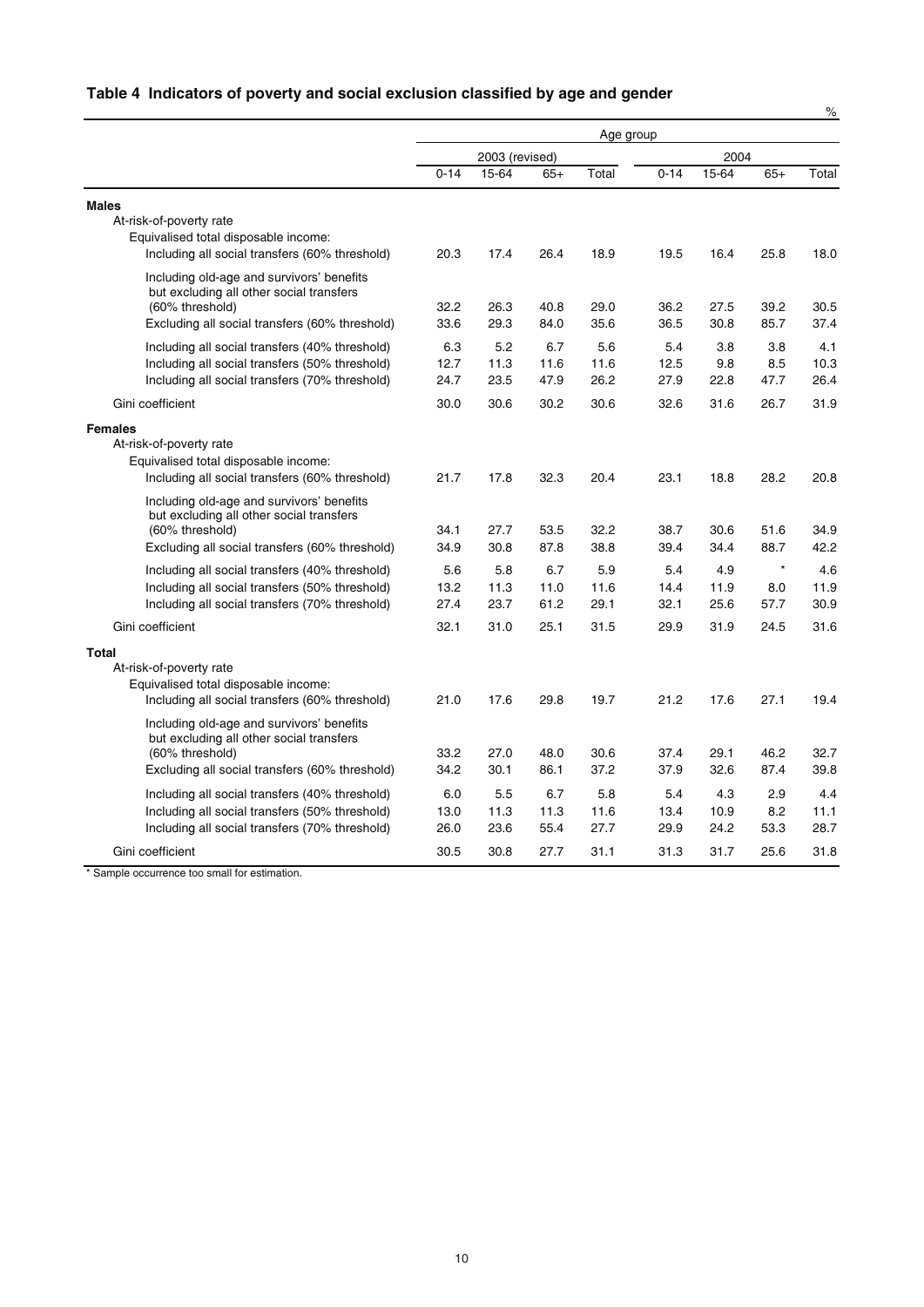|  |  |  |  | Table 5 At-risk-of-poverty rate (after social transfers, 60% threshold) |  |  |
|--|--|--|--|-------------------------------------------------------------------------|--|--|
|--|--|--|--|-------------------------------------------------------------------------|--|--|

|                                              |                 |                |              |                 |              | $\%$         |
|----------------------------------------------|-----------------|----------------|--------------|-----------------|--------------|--------------|
|                                              |                 | 2003 (revised) |              |                 | 2004         |              |
|                                              | Male            | Female         | Total        | Male            | Female       | Total        |
| <b>Total</b>                                 | 18.9            | 20.4           | 19.7         | 18.0            | 20.8         | 19.4         |
| Age group                                    |                 |                |              |                 |              |              |
| $0 - 14$                                     | 20.3            | 21.7           | 21.0         | 19.5            | 23.1         | 21.2         |
| 15-64                                        | 17.4            | 17.8           | 17.6         | 16.4            | 18.8         | 17.6         |
| $65+$                                        | 26.4            | 32.3           | 29.8         | 25.8            | 28.2         | 27.1         |
| <b>Household composition</b>                 |                 |                |              |                 |              |              |
| 1 adult, no children                         | 40.3            | 40.5           | 40.4         | 36.7            | 34.9         | 35.7         |
| 2 adults, no children                        | 20.3            | 22.1           | 21.2         | 20.9            | 21.9         | 21.4         |
| 3 or more adults, no children                | 12.3            | 12.5           | 12.4         | 11.2            | 14.4         | 12.7         |
| 1 adult with children                        | 51.4            | 48.1           | 49.3         | 46.8            | 49.1         | 48.3         |
| 2 adults with 1-3 children                   | 12.1            | 12.5           | 12.3         | 12.0            | 13.1         | 12.5         |
| Other households with children               | 22.4            | 24.1           | 23.2         | 22.1            | 24.1         | 23.1         |
| <b>Tenure status</b>                         |                 |                |              |                 |              |              |
| Owner                                        | 14.0            | 15.0           | 14.5         | 14.9            | 17.1         | 16.0         |
| Rented or rent free                          | 39.0            | 41.1           | 40.1         | 33.2            | 36.3         | 34.8         |
| Region                                       |                 |                |              |                 |              |              |
| Border, Midland and Western                  | 22.9            | 26.8           | 24.8         | 24.4            | 27.8         | 26.0         |
| Southern and Eastern                         | 17.5            | 18.3           | 17.9         | 15.8            | 18.5         | 17.2         |
| <b>Urban/rural location</b>                  |                 |                |              |                 |              |              |
| Urban areas                                  | 18.2            | 19.5           | 18.9         | 15.0            | 18.1         | 16.6         |
| Rural areas                                  | 20.0            | 22.0           | 21.0         | 22.8            | 25.5         | 24.1         |
| Principal Economic Status (aged 16 and over) |                 |                |              |                 |              |              |
| At work                                      | 8.5             | 6.5            | 7.6          | 7.5             | 6.4          | 7.0          |
| Unemployed                                   | 44.9            | 33.2           | 41.5         | 41.0            | 25.9         | 37.2         |
| Student                                      | 24.0<br>$\star$ | 22.2           | 23.1         | 19.7<br>$\star$ | 27.8         | 23.6         |
| Home duties                                  |                 | 31.7           | 31.8         |                 | 31.8         | 32.1         |
| Retired                                      | 28.2            | 25.9           | 27.7         | 27.9            | 20.1         | 26.1         |
| III/disabled<br>Other                        | 58.2<br>$\star$ | 41.6           | 51.7<br>33.9 | 52.9<br>$\star$ | 38.2<br>53.5 | 47.3<br>52.3 |
|                                              |                 |                |              |                 |              |              |
| Children under 16 years of age               | 20.8            | 22.3           | 21.5         | 20.6            | 23.2         | 21.9         |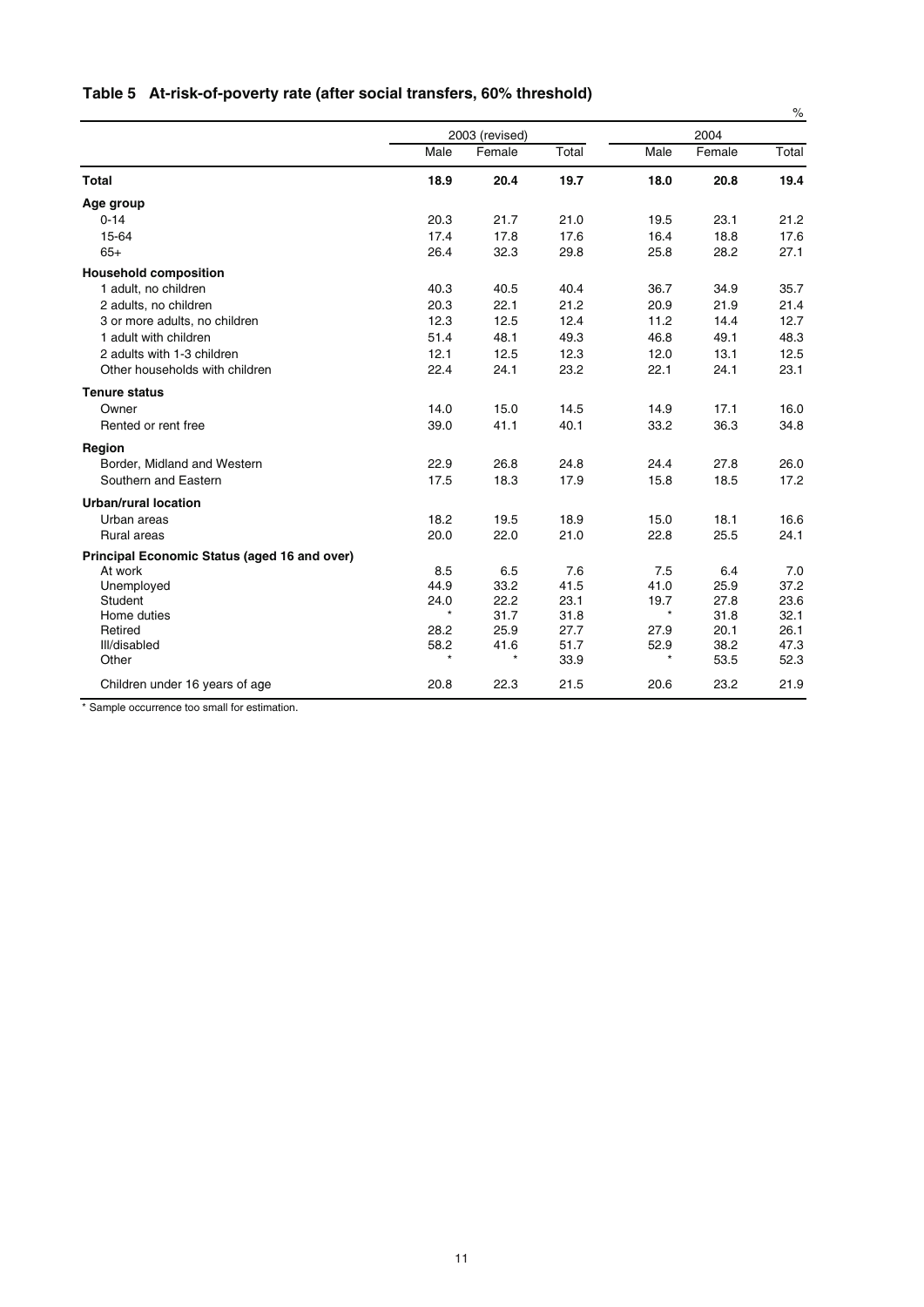## **Table 6a Percentage of persons reporting deprivation classified by household composition**

| <b>Deprivation Indicators</b>                      | 1 adult.<br>no<br>children | 2 adults,<br>no<br>children | 3 or more<br>adults, no<br>children | 1 adult.<br>with<br>children | 2 adults.<br>with $1-3$<br>children | Other<br>households<br>with children | Total |
|----------------------------------------------------|----------------------------|-----------------------------|-------------------------------------|------------------------------|-------------------------------------|--------------------------------------|-------|
| 2003 (revised)                                     |                            |                             |                                     |                              |                                     |                                      |       |
| No substantial meal on at least one day in the     |                            |                             |                                     |                              |                                     |                                      |       |
| past two weeks                                     | 7.7                        | 8.5                         | 9.0                                 | 13.4                         | 8.3                                 | 7.4                                  | 8.4   |
| Without heating at some stage in the past year     | 9.3                        | 4.8                         | 8.6                                 | 28.4                         | 7.0                                 | 5.6                                  | 7.6   |
| Experienced debt problems arising from ordinary    |                            |                             |                                     |                              |                                     |                                      |       |
| living expenses                                    | 4.2                        | 4.5                         | 6.7                                 | 40.3                         | 12.2                                | 11.5                                 | 9.7   |
| Unable to afford two pairs of strong shoes         | 4.0                        | 2.2                         | 3.7                                 | 19.1                         | 4.5                                 | 5.7                                  | 4.6   |
| Unable to afford a roast once a week               | 7.7                        | 3.7                         | 3.7                                 | 24.3                         | 4.1                                 | 4.8                                  | 5.0   |
| Unable to afford a meal with meat, chicken or fish |                            |                             |                                     |                              |                                     |                                      |       |
| every second day                                   | 4.9                        | 2.3                         | $\star$                             | 15.7                         | 2.5                                 | 3.9                                  | 3.1   |
| Unable to afford new (not second-hand) clothes     | 10.2                       | 5.0                         | 3.8                                 | 23.3                         | 2.9                                 | 5.8                                  | 5.4   |
| Unable to afford a warm waterproof coat            |                            | 2.2                         | 3.2                                 | 11.0                         | 2.3                                 | 4.1                                  | 3.2   |
| 2004                                               |                            |                             |                                     |                              |                                     |                                      |       |
| No substantial meal on at least one day in the     |                            |                             |                                     |                              |                                     |                                      |       |
| past two weeks                                     | 5.8                        | 3.4                         | 3.0                                 | 17.6                         | 4.9                                 | 7.5                                  | 5.2   |
| Without heating at some stage in the past year     | 8.0                        | 3.4                         | 2.7                                 | 22.9                         | 3.8                                 | 8.1                                  | 5.4   |
| Experienced debt problems arising from ordinary    |                            |                             |                                     |                              |                                     |                                      |       |
| living expenses                                    | 5.0                        | 3.2                         | 5.1                                 | 36.6                         | 9.5                                 | 13.0                                 | 8.7   |
| Unable to afford two pairs of strong shoes         | 4.4                        | 2.2                         | 2.9                                 | 13.1                         | 2.8                                 | 5.5                                  | 3.8   |
| Unable to afford a roast once a week               | 7.7                        | 2.6                         | 3.2                                 | 23.9                         | 3.2                                 | 4.4                                  | 4.5   |
| Unable to afford a meal with meat, chicken or fish |                            |                             |                                     |                              |                                     |                                      |       |
| every second day                                   | 4.6                        | 2.1                         | 2.7                                 | 16.4                         | 2.8                                 | 4.7                                  | 3.7   |
| Unable to afford new (not second-hand) clothes     | 7.4                        | 3.1                         | 4.9                                 | 19.0                         | 5.5                                 | 6.5                                  | 5.8   |
| Unable to afford a warm waterproof coat            | 2.2                        | 1.1                         | 3.0                                 | 7.7                          | 1.8                                 | 4.2                                  | 2.7   |

 $\%$ 

\* Sample occurrence too small for estimation.

### **Table 6b Percentage of persons at-risk-of-poverty and reporting deprivation classified** by household composition<br>
we have a set of the set of the set of the set of the set of the set of the set of the set of the set of the set of the set of the set of the set of the set of the set of the set of the set of the

| <b>Deprivation Indicators</b>                      | 1 adult,<br>no<br>children | 2 adults,<br>no<br>children | 3 or more<br>adults, no<br>children | 1 adult.<br>with<br>children | 2 adults,<br>with $1-3$<br>children | Other<br>households<br>with children | Total |
|----------------------------------------------------|----------------------------|-----------------------------|-------------------------------------|------------------------------|-------------------------------------|--------------------------------------|-------|
| 2003 (revised)                                     |                            |                             |                                     |                              |                                     |                                      |       |
| No substantial meal on at least one day in the     |                            |                             |                                     |                              |                                     |                                      |       |
| past two weeks                                     | $\star$                    |                             |                                     | 8.1                          | 2.6                                 | 2.1                                  | 2.1   |
| Without heating at some stage in the past year     | 5.4                        |                             | 1.8                                 | 17.0                         | 2.5                                 | 3.7                                  | 3.1   |
| Experienced debt problems arising from ordinary    |                            |                             |                                     |                              |                                     |                                      |       |
| living expenses                                    | $\star$                    | $\star$                     | 1.9                                 | 21.5                         | 4.2                                 | 6.4                                  | 4.0   |
| Unable to afford two pairs of strong shoes         | $\star$                    | $\star$                     |                                     | 10.9                         | 2.3                                 | 4.8                                  | 2.7   |
| Unable to afford a roast once a week               | 5.0                        | 2.3                         |                                     | 11.6                         | 2.5                                 | 4.0                                  | 2.9   |
| Unable to afford a meal with meat, chicken or fish |                            |                             |                                     |                              |                                     |                                      |       |
| every second day                                   | $\star$                    | $\star$                     | $^\star$                            | 7.0                          |                                     | 2.9                                  | 1.8   |
| Unable to afford new (not second-hand) clothes     | 6.9                        | 2.6                         | $\star$                             | 14.2                         | $\star$                             | 4.9                                  | 3.2   |
| Unable to afford a warm waterproof coat            |                            | $\star$                     | $\star$                             | $\star$                      | $\star$                             | 2.7                                  | 1.7   |
| 2004                                               |                            |                             |                                     |                              |                                     |                                      |       |
| No substantial meal on at least one day in the     |                            |                             |                                     |                              |                                     |                                      |       |
| past two weeks                                     | 2.5                        |                             |                                     | 10.1                         | 1.3                                 | 4.0                                  | 2.1   |
| Without heating at some stage in the past year     | 3.5                        | 3.4                         |                                     | 14.4                         | 1.2                                 | 4.7                                  | 2.5   |
| Experienced debt problems arising from ordinary    |                            |                             |                                     |                              |                                     |                                      |       |
| living expenses                                    | 2.0                        |                             | 1.0                                 | 20.0                         | 3.0                                 | 6.5                                  | 3.4   |
| Unable to afford two pairs of strong shoes         | 2.6                        | 2.2                         | 2.9                                 | 9.1                          | 1.4                                 | 2.5                                  | 1.8   |
| Unable to afford a roast once a week               | 4.7                        | 1.5                         | 1.1                                 | 11.9                         | 1.6                                 | 2.1                                  | 2.2   |
| Unable to afford a meal with meat, chicken or fish |                            |                             |                                     |                              |                                     |                                      |       |
| every second day                                   | 3.0                        | 2.1                         |                                     | 8.8                          | 1.8                                 | 2.2                                  | 1.9   |
| Unable to afford new (not second-hand) clothes     | 3.6                        | 1.7                         | 2.0                                 | 11.6                         | 2.6                                 | 2.9                                  | 2.8   |
| Unable to afford a warm waterproof coat            | $\star$                    | $\star$                     |                                     | 5.2                          | 1.2                                 | 1.5                                  | 1.3   |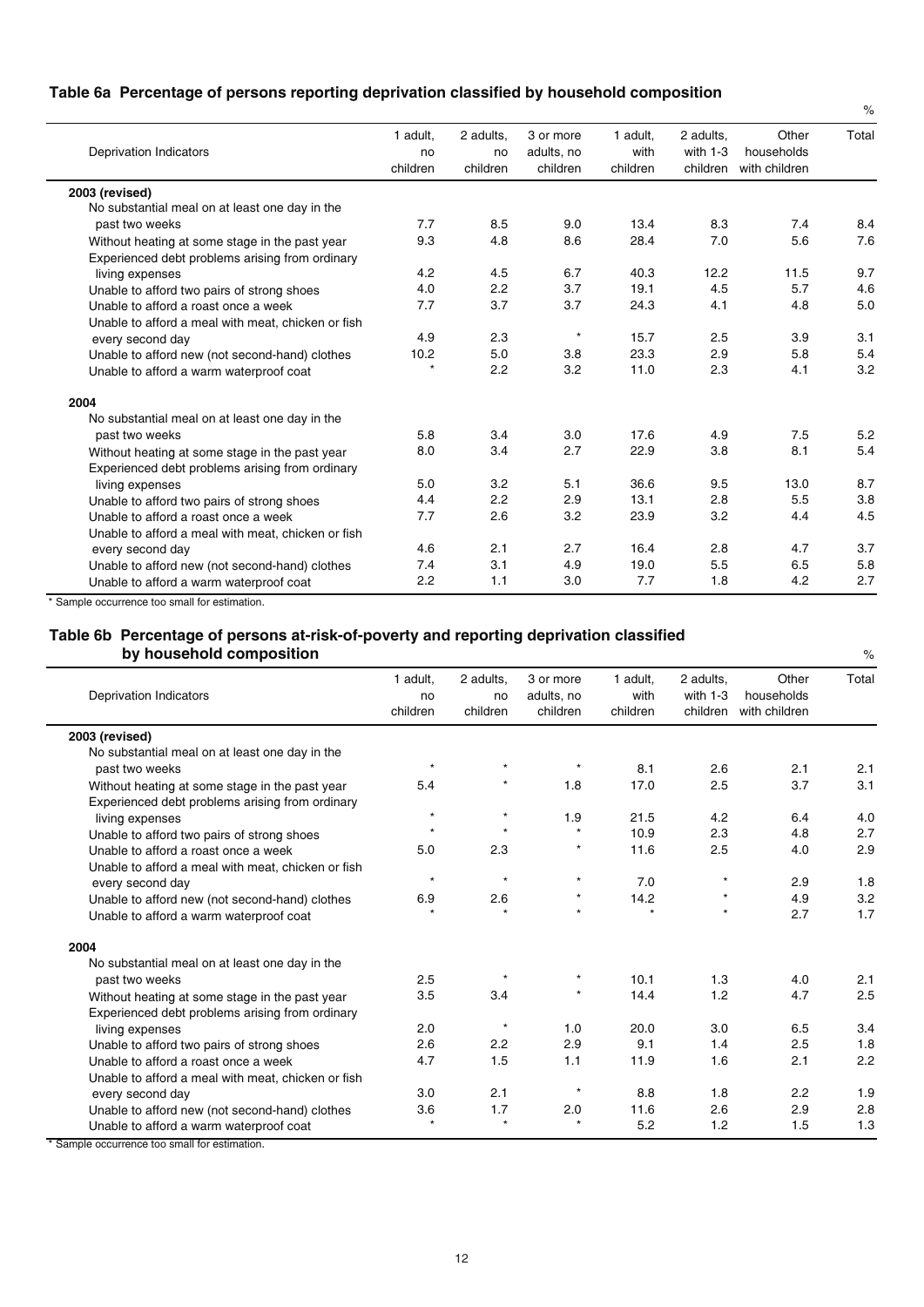| $\blacksquare$                               |                            |                             |                                     |                              |                                     |                                      | $\%$  |
|----------------------------------------------|----------------------------|-----------------------------|-------------------------------------|------------------------------|-------------------------------------|--------------------------------------|-------|
|                                              | 1 adult,<br>no<br>children | 2 adults,<br>no<br>children | 3 or more<br>adults, no<br>children | 1 adult,<br>with<br>children | 2 adults,<br>with $1-3$<br>children | Other<br>households<br>with children | Total |
| Number of deprivation indicators experienced |                            |                             |                                     |                              |                                     |                                      |       |
| 2003 (revised)                               |                            |                             |                                     |                              |                                     |                                      |       |
| 0                                            | 75.0                       | 80.5                        | 79.3                                | 40.4                         | 77.7                                | 75.4                                 | 76.6  |
|                                              | 13.7                       | 12.8                        | 11.5                                | 15.5                         | 13.3                                | 14.1                                 | 13.0  |
| 2                                            | 4.7                        | 3.9                         | 4.8                                 | 18.6                         | 3.2                                 | 3.3                                  | 4.4   |
| $3+$                                         | 6.6                        | 2.8                         | 4.4                                 | 25.5                         | 5.7                                 | 7.2                                  | 6.0   |
| <b>Total</b>                                 | 100.0                      | 100.0                       | 100.0                               | 100.0                        | 100.0                               | 100.0                                | 100.0 |
| 2004                                         |                            |                             |                                     |                              |                                     |                                      |       |
| 0                                            | 79.6                       | 88.2                        | 85.6                                | 42.1                         | 83.0                                | 77.9                                 | 81.7  |
| 1                                            | 10.5                       | 7.2                         | 9.6                                 | 22.6                         | 9.9                                 | 10.3                                 | 9.9   |
| $\overline{\mathbf{c}}$                      | 3.4                        | 2.2                         | 1.9                                 | 11.1                         | 2.6                                 | 3.3                                  | 2.9   |
| $3+$                                         | 6.5                        | 2.3                         | 2.9                                 | 24.1                         | 4.4                                 | 8.6                                  | 5.4   |
| Total                                        | 100.0                      | 100.0                       | 100.0                               | 100.0                        | 100.0                               | 100.0                                | 100.0 |

## **Table 7a Percentage of persons classified by the number of deprivation indicators reported and household composition**

## **Table 7b Percentage of persons at-risk-of-poverty classified by the number of deprivation indicators reported and household composition**

|                                              | 1 adult, | 2 adults, | 3 or more  | 1 adult, | 2 adults,  | Other         | Total |
|----------------------------------------------|----------|-----------|------------|----------|------------|---------------|-------|
|                                              | no       | no        | adults, no | with     | with $1-3$ | households    |       |
|                                              | children | children  | children   | children | children   | with children |       |
| Number of deprivation indicators experienced |          |           |            |          |            |               |       |
| 2003 (revised)                               |          |           |            |          |            |               |       |
| 0                                            | 68.3     | 70.3      | 63.4       | 31.9     | 52.1       | 40.9          | 55.1  |
|                                              | 16.0     | 16.9      | 15.2       | 13.4     | $\ast$     | 29.5          | 19.6  |
| $\overline{\mathbf{c}}$                      | $\star$  | $\star$   | $^{\star}$ | 27.6     | $\star$    | $\star$       | 7.9   |
| $3+$                                         | $\star$  | $\star$   | $\star$    | 27.1     | 25.0       | $\star$       | 17.4  |
| Total                                        | 100.0    | 100.0     | 100.0      | 100.0    | 100.0      | 100.0         | 100.0 |
| 2004                                         |          |           |            |          |            |               |       |
| 0                                            | 72.2     | 78.1      | 72.7       | 35.6     | 62.6       | 58.3          | 65.0  |
|                                              | 12.6     | 12.0      | 14.9       | 18.6     | 11.7       | 13.8          | 13.6  |
| $\overline{\mathbf{c}}$                      | 5.3      | $\star$   | $\star$    | 18.5     | 7.8        | 8.3           | 7.3   |
| $3+$                                         | 9.9      | $\star$   | $\star$    | 27.3     | 17.9       | 19.5          | 14.1  |
| Total                                        | 100.0    | 100.0     | 100.0      | 100.0    | 100.0      | 100.0         | 100.0 |

 $O_{\alpha}$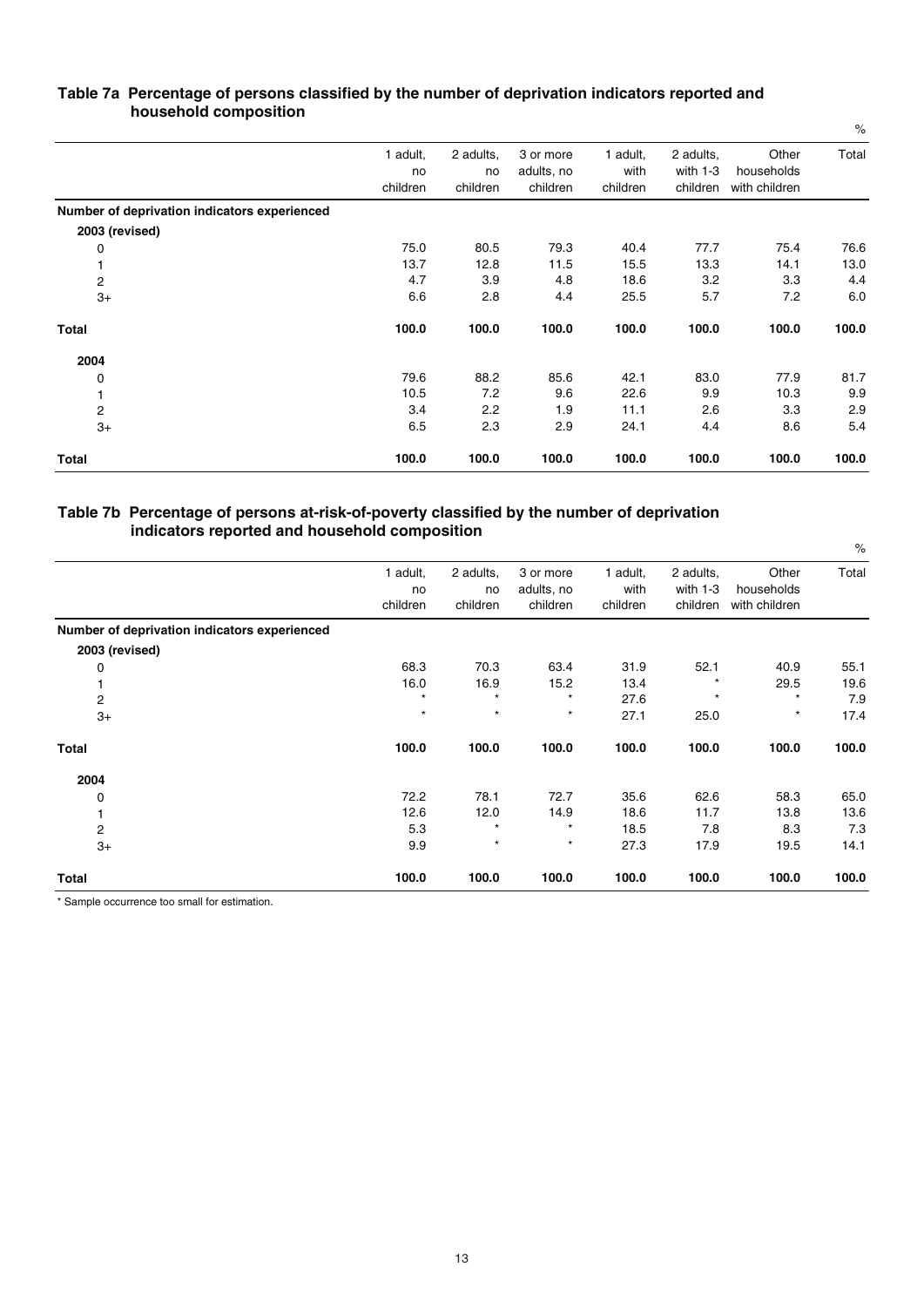|                                              |                |         |         |         |         | $\%$  |
|----------------------------------------------|----------------|---------|---------|---------|---------|-------|
|                                              | 2003 (revised) |         |         |         | 2004    |       |
|                                              | Male           | Female  | Total   | Male    | Female  | Total |
| <b>Total</b>                                 | 8.3            | 9.3     | 8.8     | 6.2     | 7.4     | 6.8   |
| Age group                                    |                |         |         |         |         |       |
| $0 - 14$                                     | 11.6           | 12.8    | 12.2    | 8.2     | 11.0    | 9.5   |
| 15-64                                        | 7.8            | 8.7     | 8.3     | 5.9     | 7.1     | 6.5   |
| $65+$                                        | $\star$        | 6.7     | 5.8     | 3.8     | 3.0     | 3.3   |
| <b>Household composition</b>                 |                |         |         |         |         |       |
| 1 adult, no children                         | 15.1           | 10.7    | 12.8    | 13.5    | 7.0     | 9.9   |
| 2 adults, no children                        | 5.8            | 6.8     | 6.3     | 4.3     | 5.1     | 4.7   |
| 3 or more adults, no children                | 4.2            | 4.9     | 4.5     | 3.0     | 4.0     | 3.5   |
| 1 adult with children                        | 32.3           | 34.3    | 33.6    | 29.1    | 32.1    | 31.1  |
| 2 adults with 1-3 children                   | 4.8            | 6.9     | 5.9     | 4.1     | 5.2     | 4.7   |
| Other households with children               | 14.0           | 13.4    | 13.7    | 9.2     | 10.0    | 9.6   |
| <b>Tenure status</b>                         |                |         |         |         |         |       |
| Owner                                        | 3.9            | 4.5     | 4.2     | 3.6     | 3.8     | 3.7   |
| Rented or rent free                          | 26.4           | 27.6    | 27.0    | 18.7    | 22.5    | 20.7  |
| Region                                       |                |         |         |         |         |       |
| Border, Midland and Western                  | 8.7            | 10.9    | 9.8     | 8.2     | 8.9     | 8.6   |
| Southern and Eastern                         | 8.2            | 8.8     | 8.5     | 5.5     | 6.9     | 6.2   |
| Urban/rural location                         |                |         |         |         |         |       |
| Urban areas                                  | 10.2           | 11.0    | 10.6    | 6.9     | 8.3     | 7.6   |
| <b>Rural areas</b>                           | 5.4            | 6.5     | 5.9     | 5.1     | 5.9     | 5.5   |
| Principal Economic Status (aged 16 and over) |                |         |         |         |         |       |
| At work                                      | 2.7            | 2.5     | 2.6     | 1.6     | 1.9     | 1.8   |
| Unemployed                                   | 29.2           | $\star$ | 28.3    | 21.9    | $\star$ | 19.2  |
| Student                                      | $\star$        | 11.1    | 11.5    | 7.3     | 10.2    | 8.7   |
| Home duties                                  | $\star$        | 12.1    | 12.2    | $\star$ | 9.4     | 9.6   |
| Retired                                      | 5.7            | $\star$ | 5.7     | 4.2     | $\star$ | 3.7   |
| III/disabled                                 | 24.0           | $\star$ | 22.4    | 20.6    | 23.4    | 21.7  |
| Other                                        | $\star$        | $\star$ | $\star$ | $\star$ | ÷       |       |
| Children under 16 years of age               | 12.0           | 12.9    | 12.4    | 9.0     | 10.8    | 9.9   |

## **Table 8 Percentage of persons in 'consistent poverty' at 60% level using basic life-style deprivation indicators**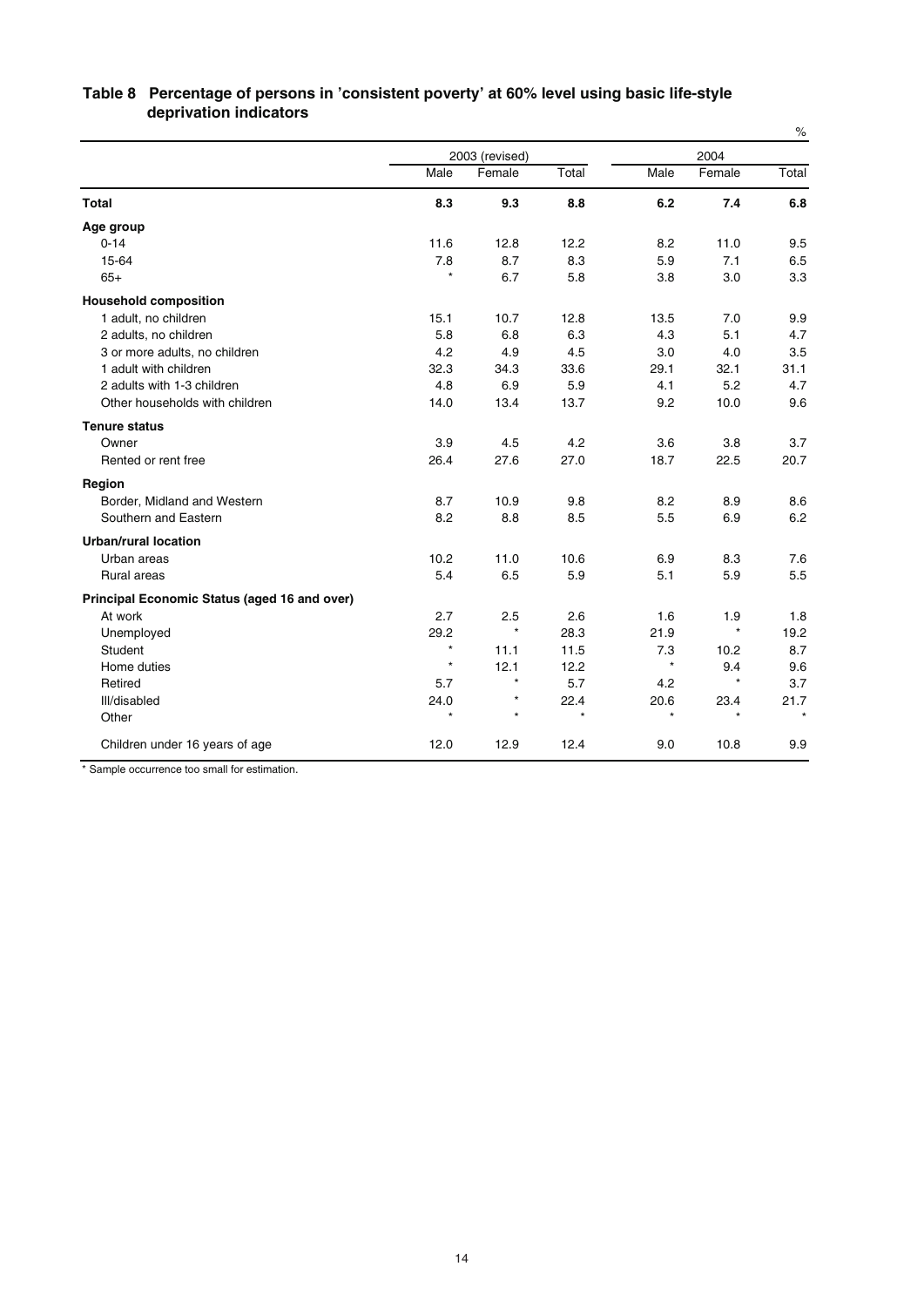# **Annex**

# **Average income measures1**

|                                                                                                                                     |                |        |        | €      |
|-------------------------------------------------------------------------------------------------------------------------------------|----------------|--------|--------|--------|
|                                                                                                                                     | 2003 (revised) |        | 2004   |        |
|                                                                                                                                     | Annual         | Weekly | Annual | Weekly |
| National income definition, national equivalence scale                                                                              |                |        |        |        |
| Total gross household income                                                                                                        | 45,298         | 868.12 | 49,320 | 945.20 |
| Total disposable household income                                                                                                   | 35,992         | 689.76 | 38,631 | 740.35 |
| Equivalised total disposable household income                                                                                       | 17,461         | 334.63 | 18,773 | 359.78 |
| Equivalised total disposable household income including old-age<br>and survivors' benefits but excluding all other social transfers | 15,208         | 291.45 | 16,300 | 312.39 |
| Equivalised total disposable household income excluding<br>all social transfers                                                     | 13,626         | 261.14 | 14,513 | 278.14 |
| Eurostat income definition, modified OECD scale                                                                                     |                |        |        |        |
| Total gross household income                                                                                                        | 42,114         | 807.09 | 45,683 | 875.49 |
| Total disposable household income                                                                                                   | 34,973         | 670.24 | 37,504 | 718.75 |
| Equivalised total disposable household income                                                                                       | 19,211         | 368.17 | 20,666 | 396.05 |
| Equivalised total disposable household income including old-age<br>and survivors' benefits but excluding all other social transfers | 16,676         | 319.58 | 17,883 | 342.73 |
| Equivalised total disposable household income including old-age<br>and survivors' benefits but excluding all other social transfers | 15,067         | 288.76 | 16,028 | 307.16 |

<sup>1</sup> Gross and disposable household income is averaged over households, while equivalised income is averaged over individuals.

# **At-risk-of-poverty thresholds**

|                                                                       |        |               |        | €      |
|-----------------------------------------------------------------------|--------|---------------|--------|--------|
|                                                                       |        | 2003(revised) |        | 2004   |
|                                                                       | Annual | Weekly        | Annual | Weekly |
| Alternative national scale:<br>At-risk-of-poverty                     |        |               |        |        |
| 40% of median income                                                  | 6,114  | 117.18        | 6,453  | 123.67 |
| 50% of median income                                                  | 7,643  | 146.47        | 8,067  | 154.59 |
| 60% of median income                                                  | 9,172  | 175.77        | 9,680  | 185.51 |
| 70% of median income                                                  | 10,700 | 205.06        | 11,293 | 216.43 |
| Illustrative values (60% level)                                       |        |               |        |        |
| 1 adult, no children                                                  | 9,172  | 175.78        | 9,680  | 185.51 |
| 2 adults, 2 children                                                  | 21,278 | 407.78        | 22,457 | 430.38 |
| Eurostat income definition, modified OECD scale<br>At-risk-of-poverty |        |               |        |        |
| 40% of median income                                                  | 6,762  | 129.59        | 7,176  | 137.53 |
| 50% of median income                                                  | 8,452  | 161.98        | 8,971  | 171.92 |
| 60% of median income                                                  | 10,143 | 194.38        | 10,765 | 206.30 |
| 70% of median income                                                  | 11,833 | 226.78        | 12,559 | 240.68 |
| Illustrative values (60% level)<br>1 adult, no children               | 10,143 | 194.38        | 10,765 | 206.30 |
| 2 adults, 2 children                                                  | 21,300 | 408.20        | 22,606 | 433.23 |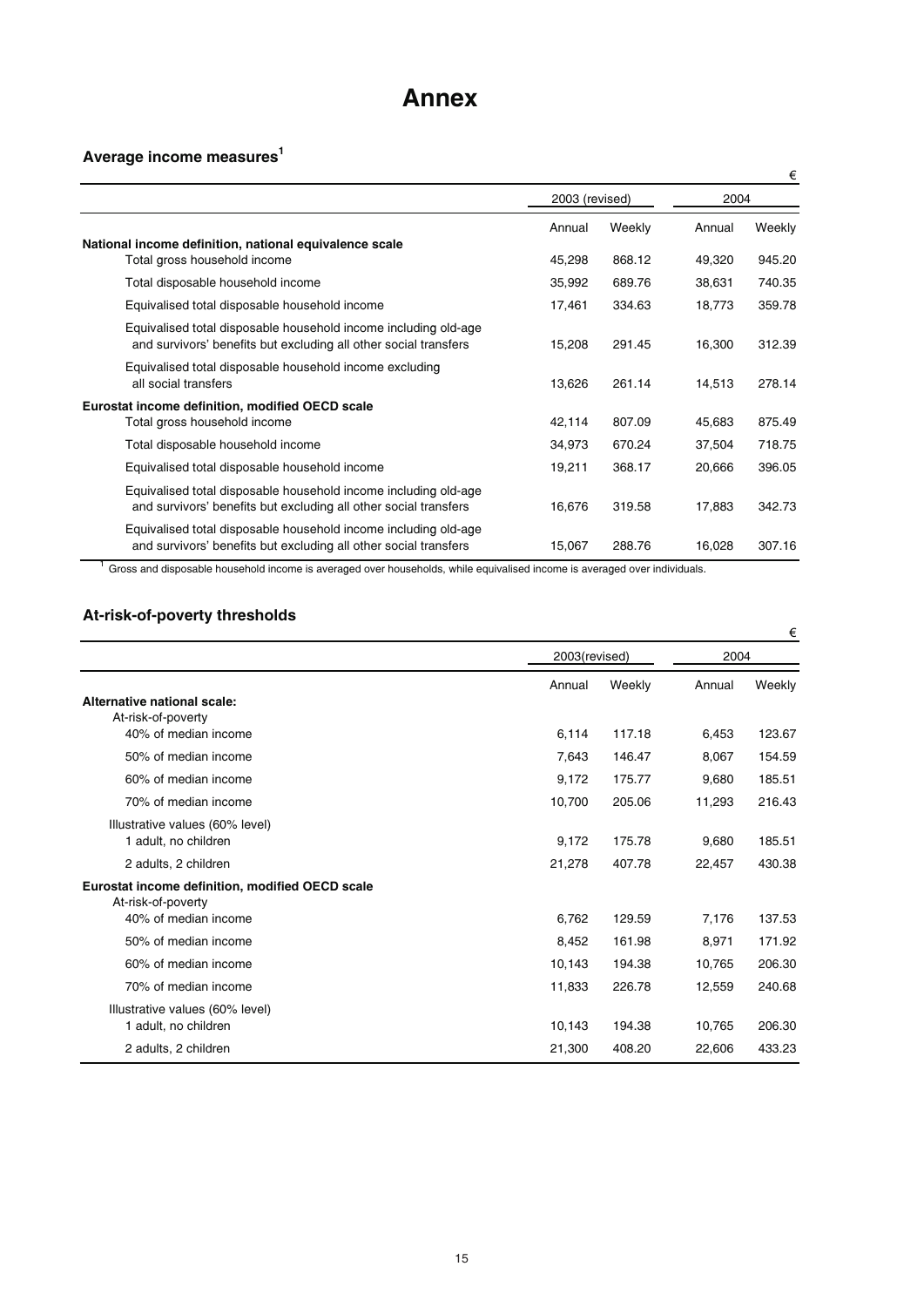# Background Notes

- **Purpose of survey** The EU Survey on Income and Living Conditions (EU-SILC) is a voluntary (for potential respondents) survey of private households. It is carried out under EU legislation (Council Regulation No 1177/2003) and commenced in Ireland in June 2003. The primary focus of the survey is the collection of information on the income and living conditions of different types of households. The survey also provides information on poverty, deprivation and social exclusion. This report presents the second set of results from the survey and is based on data collected in the period January to December 2004.
	- **Reference period** Information is collected continuously throughout the year, with up to 130 households surveyed each week to give a total sample of 5,000 to 6,000 households in each year. In 2004, the achieved sample size was 5,477 households and 14,272 individuals. In 2003 however, there was six months data collection, which resulted in a smaller sample of 3,090 households and 8,101 individuals in total. The income reference period for EU-SILC is the 12 months prior to date of interview.
		- **Data collection** Information is collected on laptop computers, using Computer-Assisted Personal Interview (CAPI) software.
		- **Sample design** A two-stage sample design was used. This comprised of a first stage sample of 2600 blocks (or small areas) selected at county level to proportionately represent eight strata reflecting population density. Each block was selected to contain, on average, 75 dwellings.

The eight population density stratum groups used were as follows:

- 1 Cities
- 2 Suburbs of Cities
- 3 Mixed urban/rural areas bordering on the suburbs of Cities
- 4 Towns and their environs with populations of 5,000 or over (large urban)
- 5 Mixed urban/rural areas bordering on the environs of larger towns
- 6 Towns and their environs with a population of 1,000 to 5,000 (other urban)
- 7 Mixed urban/rural areas
- 8 Rural areas

The second stage of sampling involved the random selection of sample and substitute households for each block. In cases where interviewers could not secure an interview from the sample household, they systematically approached up to three substitute households (in the same block as the sample household), in order to secure an EU-SILC interview. In this manner variations in response by region were controlled.

**Weighting** The first step in the weighting procedure is the calculation of the household design weights. This is the inverse proportion to the probability with which the household was sampled. In terms of EU-SILC, the probability of the selection of a household is based on two elements, the probability of the selection of a block and the probability of selection of a household within that block.

> No adjustment was made for non-response as substitutions were made for non-responding households.

> In accordance with Eurostat recommendation, CALMAR is used to calculate the household cross-sectional weights. Benchmark information is used to gross up the data to population estimates. The benchmark estimates are based on:

- Age by sex: Individual population estimates are generated from population projections from census data. Age is broken down into three categories: 0-14, 15-64 and 65+.
- Region: Household population estimates in each of the eight NUTS3 regions are generated using LFS data.
- Household composition: Household composition estimates are also generated from the LFS. The following categories are used:
	- One adult, no children
	- Two adults, no children
	- Three or more adults, no children
	- One adult, one or more children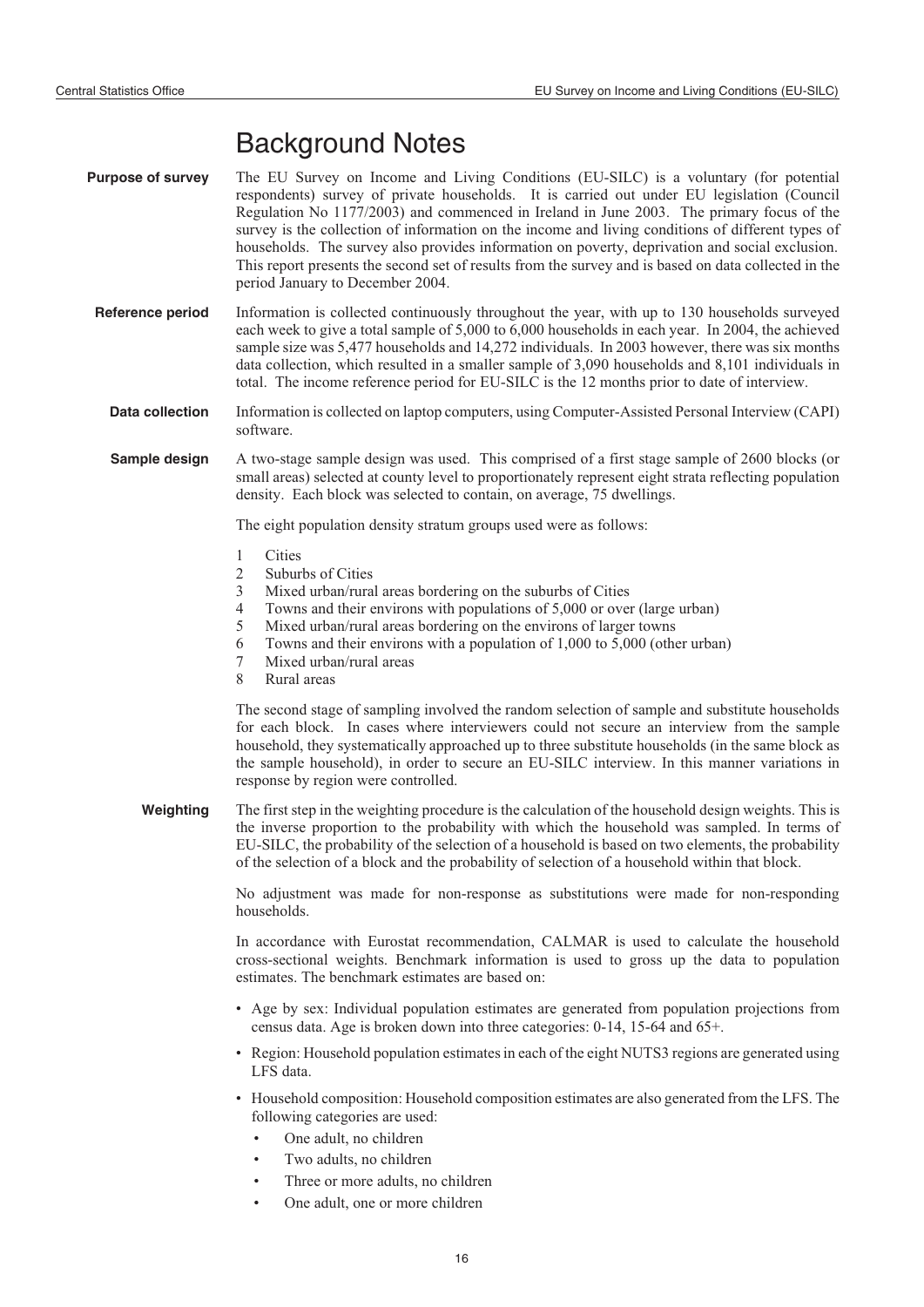- Two adults, one to three children
- Other households with children

Due to the "integrative" calibration method, the personal weight generated in CALMAR is equal to the household weight. Because there is no individual non-response within a household, the weights for personal cross-sectional respondents aged 16 and over is the same as the overall personal weight.

- **Definitions of Income** There are two definitions of income (EU and national definition) referred to in this release, the components of which are outlined below. Some key differences between EU and national definitions are:
	- The EU definition of gross income does not include income from 'private pensions'. These are defined as private schemes fully organised by the individual, where contributions are at the discretion of the contributor independently of their employers or the state. Thus, 'private pensions' does not include occupational or state pensions.
	- All contributions to pension plans, except for those to private pension plans as defined above, are deducted from gross income when calculating disposable income under the EU definition. No pension contributions of any kind are deducted from gross income in the calculation of disposable income for national purposes.

It should also be noted that employer's social insurance contributions are also included in gross income. Employer's social insurance contributions include contributions to private health insurance and life assurance schemes. Employee tax, employee and employer social insurance contribution amounts are deducted from gross income when calculating disposable income.

**Gross income:** Income details are collected at both a household and individual level in EU-SILC. In analysis, each individual's income is summed up to household level and in turn added to household level income components to calculate *gross household income*. The components of gross household income are:

Direct Income:

- Employee income Gross employee cash or near cash income Gross non-cash employee income
- Employer's social insurance contributions
- Gross cash benefits or losses from self-employment
- Other direct income

Value of goods produced for own consumption Pension from individual private plans (not included in EU definition) Income from rental of property or land Regular inter-household cash transfers received Interests, dividends, profit from capital investments in unincorporated business Income received by people aged under 16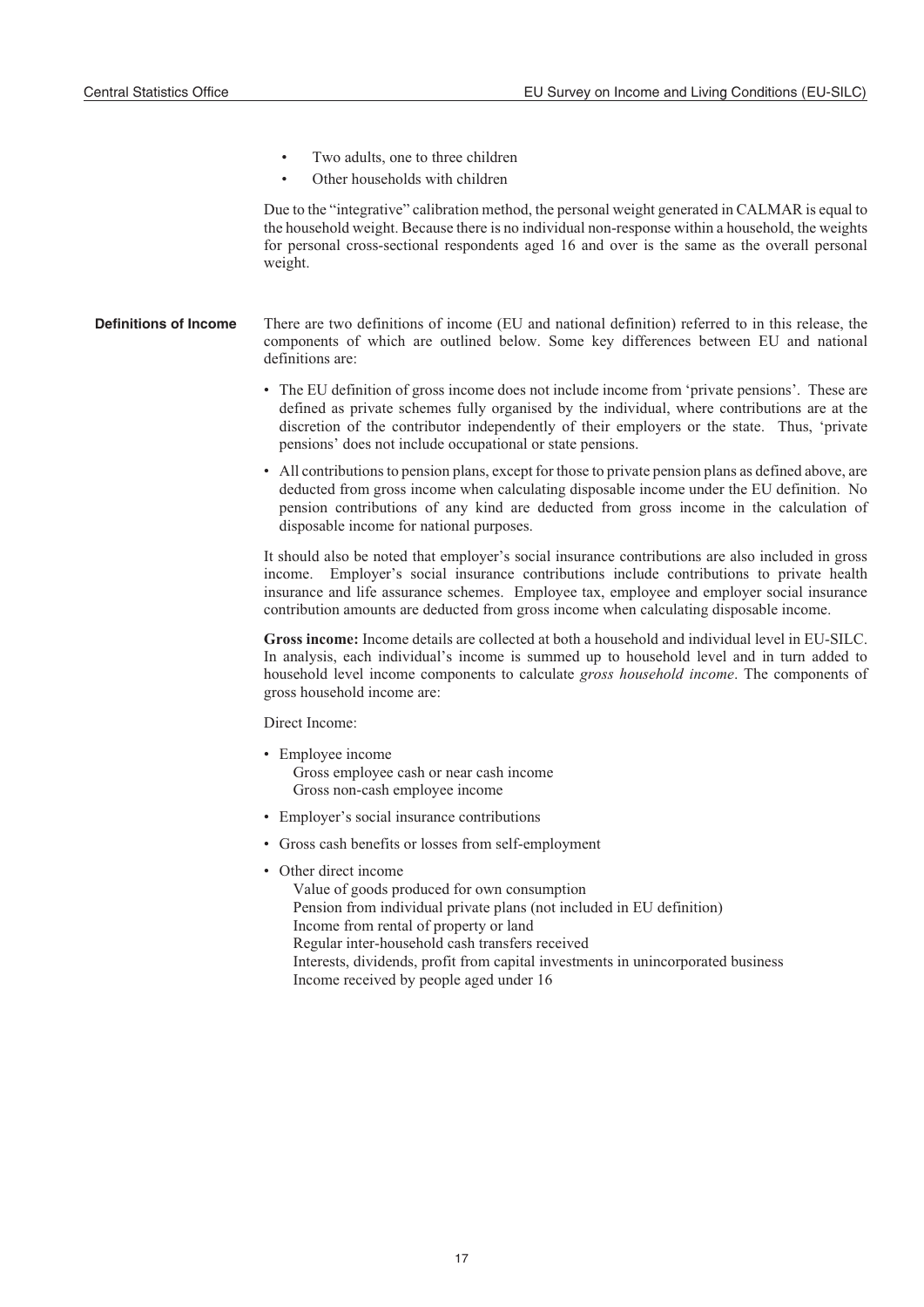Social Transfers

- Unemployment benefits
- Old-age benefits (note that this includes all occupational pensions other such social welfare payments to those aged 65 and over)
- Family/children related allowances
- Housing allowances
- Other social transfers Survivors' benefits Sickness benefits Disability benefits Education-related allowances Social exclusion not elsewhere classified

**Disposable income:** Tax, social insurance contributions and occupational pension contributions are also summed to household level and subtracted from the gross household income to calculate the *total disposable household income*. The components of disposable household income are gross household income less:

- Employer's social insurance contributions
- Regular inter-household cash transfer paid
- Tax on income and social insurance contributions (National definition of income does not include any pension contributions in social insurance contributions. EU definition includes contributions to state and occupational pensions)

**Equivalence scales:** Equivalence scales are used to calculate the *equivalised household size* in a household. Although there are numerous scales, we focus on two: the modified OECD scale and the national scale. The national scale attributes a weight of 1 to the first adult, 0.66 to each subsequent adult (aged 14+ living in the household) and 0.33 to each child aged less than 14. The modified OECD scale attributes a weight of 1 to the first adult, 0.5 to each subsequent adult and 0.3 to each child aged less than 14. The weights for each household are then summed to calculate the *equivalised household size*.

#### Example:

A household consists of 5 people: 2 adults and 3 children. The modified OECD scale gives a weight of 1 to the first adult and 0.5 to each subsequent adult (aged 14+) living in the household, and 0.3 to each child. Thus, this household's *equivalised household size* is  $1 + 0.5 + 0.3 + 0.3 + 0.3 = 2.4$ .

**Equivalised income:** The disposable household income is divided by the *equivalised household size* to calculate the equivalised income for each individual, which essentially is an approximate measure of how much of the income can be attributed to each member of the household. This *equivalised income* is then applied to each member of the household.

#### Example:

If a household has a total disposable income of 50,000 and the equivalised household size is 2.4, the equivalised income for this household is 20,833.33 This income is applied to each member of the household.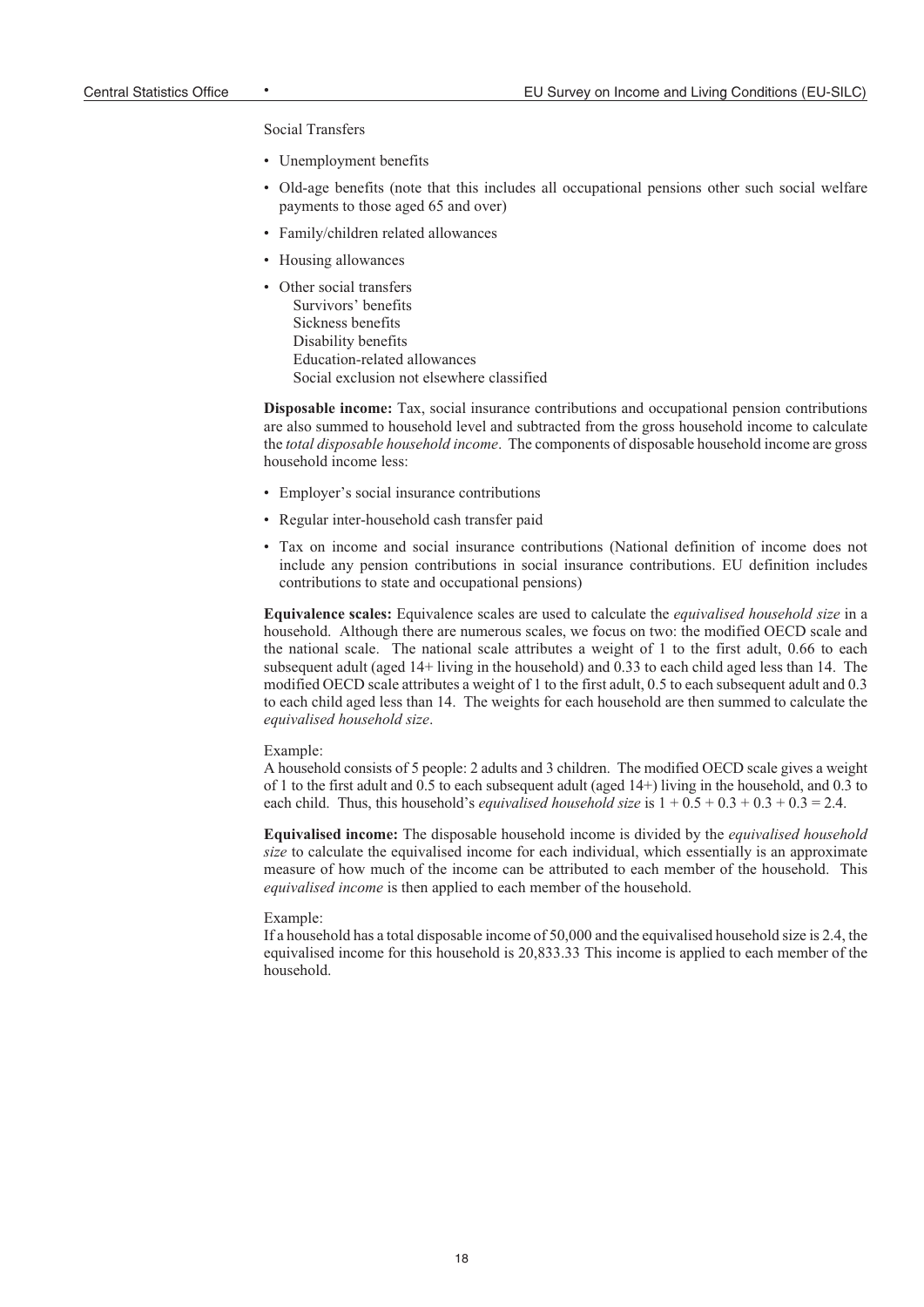| <b>Laeken indicators</b>       | In 2001 the Laeken European Council endorsed the first set of 18 common statistical indicators for<br>social inclusion, which will allow monitoring in a comparable way of member states' progress<br>towards agreed EU objectives regarding poverty and social exclusion. They cover four dimensions of<br>social exclusion: financial poverty, employment, health and education. The Laeken indicators are:                                                                        |
|--------------------------------|--------------------------------------------------------------------------------------------------------------------------------------------------------------------------------------------------------------------------------------------------------------------------------------------------------------------------------------------------------------------------------------------------------------------------------------------------------------------------------------|
|                                | • At-risk-of-poverty rate by various classifications                                                                                                                                                                                                                                                                                                                                                                                                                                 |
|                                | • Inequality of income distribution: S80/S20 quintile share ratio                                                                                                                                                                                                                                                                                                                                                                                                                    |
|                                | • At-persistent-risk-of-poverty rate by gender (60% median)                                                                                                                                                                                                                                                                                                                                                                                                                          |
|                                | • Relative at-risk-of-poverty gap                                                                                                                                                                                                                                                                                                                                                                                                                                                    |
|                                | • Regional cohesion (dispersion of regional employment rates)                                                                                                                                                                                                                                                                                                                                                                                                                        |
|                                | • Long term unemployment rate                                                                                                                                                                                                                                                                                                                                                                                                                                                        |
|                                | • Persons living in jobless households                                                                                                                                                                                                                                                                                                                                                                                                                                               |
|                                | • Early school leavers not in education or training                                                                                                                                                                                                                                                                                                                                                                                                                                  |
|                                | • Life expectancy at birth                                                                                                                                                                                                                                                                                                                                                                                                                                                           |
|                                | • Self-defined health status by income level                                                                                                                                                                                                                                                                                                                                                                                                                                         |
|                                | • Dispersion around the at-risk-of-poverty threshold                                                                                                                                                                                                                                                                                                                                                                                                                                 |
|                                | • At-risk-of-poverty rate anchored at a moment in time                                                                                                                                                                                                                                                                                                                                                                                                                               |
|                                | • At-risk-of-poverty rate before social transfers by gender                                                                                                                                                                                                                                                                                                                                                                                                                          |
|                                | • Inequality of income distribution: Gini coefficient                                                                                                                                                                                                                                                                                                                                                                                                                                |
|                                | • At-persistent-risk-of-poverty rate by gender (50% median)                                                                                                                                                                                                                                                                                                                                                                                                                          |
|                                | • Long term unemployment share                                                                                                                                                                                                                                                                                                                                                                                                                                                       |
|                                | • Very long term unemployment rate                                                                                                                                                                                                                                                                                                                                                                                                                                                   |
|                                | • Persons with low educational attainment                                                                                                                                                                                                                                                                                                                                                                                                                                            |
| <b>Some Laeken definitions</b> | At-risk-of-poverty rate: This is the share of persons with an equivalised income below a given<br>percentage (usually 60%) of the national median income. It is also calculated at 40%, 50% and<br>70% for comparison. The rate is calculated by ranking persons by equivalised income from<br>smallest to largest and the median or middle value is extracted. Anyone with an equivalised income<br>of less than 60% of the median is considered at-risk-of-poverty at a 60% level. |
|                                | Inequality of income distribution (S80/S20 quintile share ratio): This is the ratio of total<br>equivalised income received by the 20% of persons with the highest income (top quintile) to that<br>received by the 20% of persons with the lowest income (lowest quintile).                                                                                                                                                                                                         |
|                                | Relative at-risk-of-poverty gap: This is the difference between the median equivalised income of<br>persons below the at-risk-of-poverty threshold and the at-risk-of-poverty threshold, expressed as a<br>percentage of the at-risk-of-poverty threshold.                                                                                                                                                                                                                           |
|                                | Note in previous LIIS publications (source ESRI) the at risk of poverty gap was calculated on the<br>basis of the mean income of those at risk of poverty rather than the median, which is the basis for<br>the calculation in EU-SILC.                                                                                                                                                                                                                                              |
|                                | At-risk-of-poverty rate before social transfers: This indicator is calculated based on two<br>alternative measures of equivalised income. The first calculates equivalised income as the total<br>disposable household income including old-age and survivor's benefits but excluding all other<br>social transfers. The second excludes all social transfers. See text on background notes.                                                                                         |
|                                | Gini coefficient: This is the relationship between cumulative shares of the population arranged<br>according to the level of income and the cumulative share of total income received by them. If there<br>was perfect equality (i.e. each person receives the same income) the Gini coefficient would be $0\%$ .<br>A Gini coefficient of 100% would indicate there was total inequality and the entire national income                                                             |

was in the hands of one person.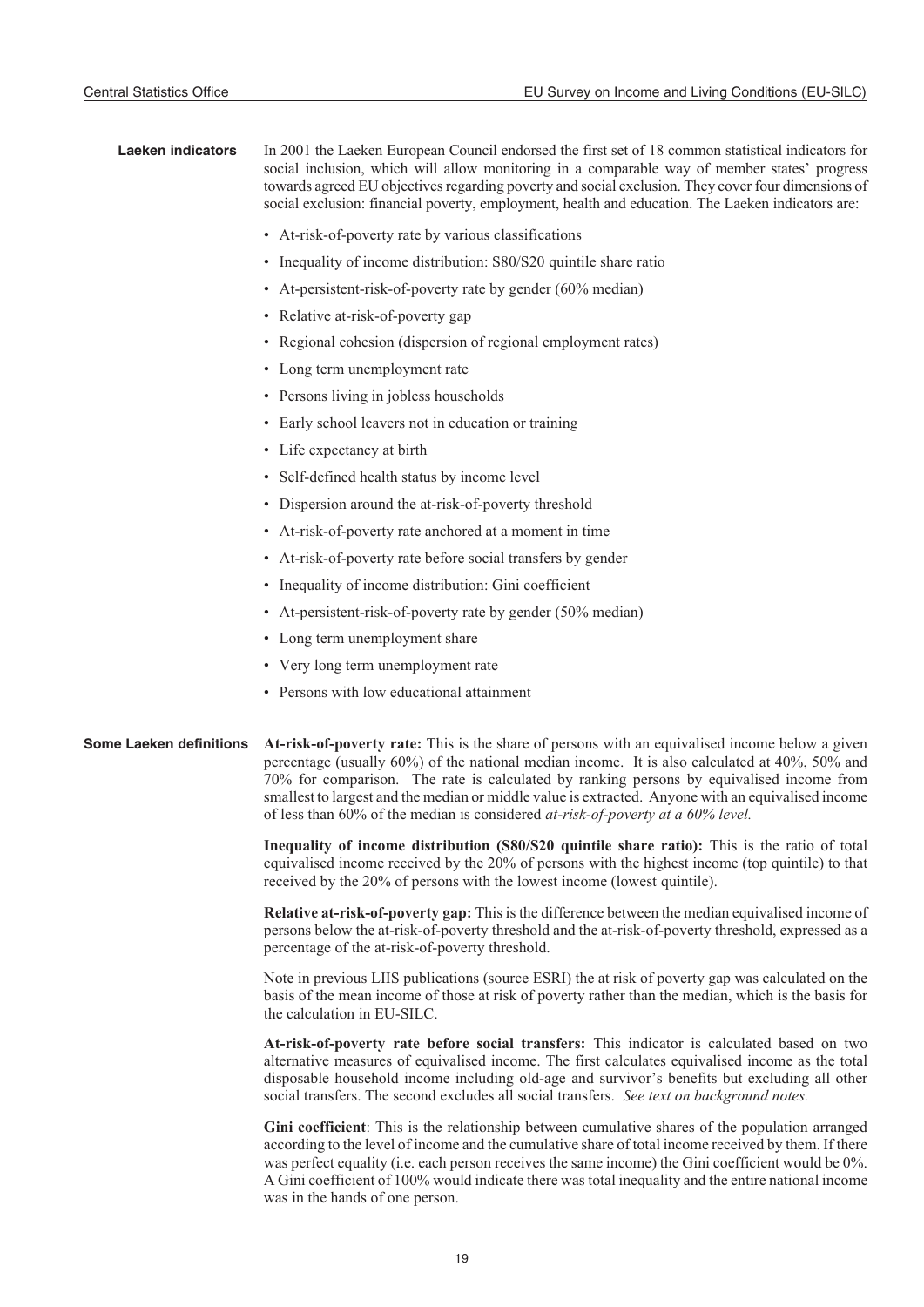#### **National Anti-Poverty Strategy (NAPS) indicators**

At a national level, data from the EU-SILC will also be used to monitor and evaluate progress towards achieving the targets set out in the National Anti-Poverty Strategy (NAPS). The NAPS was initiated by the Government after the 1995 United Nations Social Summit in Copenhagen, Denmark. The strategy, launched in 1997, sets out the extent of poverty, identifies the main themes, and formulates strategic responses to combat poverty in Ireland. The strategic aims of the NAPS fall into five key areas:

- Educational Disadvantage
- Unemployment
- Income adequacy
- Disadvantaged Urban Areas
- Rural Poverty

The key NAPS indicator derived from EU-SILC is the consistent poverty measure, which combines relative income measures with a lack of what are considered to be basic resources.

**Consistent poverty** The consistent poverty measure looks at those persons who are defined as being at risk of poverty and assesses the extent to which this group may be excluded and marginalised from participating in activities which are considered the norm for other people in society. The identification of the marginalised or deprived is achieved on the basis of a set of eight basic deprivation indicators:

- No substantial meal for at least one day in the past two weeks due to lack of money
- Without heating at some stage in the past year due to lack of money
- Experienced debt problems arising from ordinary living expenses
- Unable to afford two pairs of strong shoes
- Unable to afford a roast once a week
- Unable to afford a meal with meat, chicken or fish (or vegetarian equivalent) every second day
- Unable to afford new (not second-hand) clothes
- Unable to afford a warm waterproof coat

An individual is defined as being in 'consistent poverty' if they are:

- Identified as being at risk of poverty and
- Living in a household deprived of one or more of the eight basic deprivation items listed above (Note that it is enforced deprivation that is relevant in this context. For example, a household may not have a roast once a week. The household is classified as deprived of this basic indicator only if the reason they didn't have it was because they could not afford it).

#### **Further information Cross-sectional versus longitudinal households**

In 2004, 1,659 (30%) of the households surveyed were longitudinal households. This means that they were surveyed in both 2003 and 2004. Due to the fact that the 2003 survey was only conducted from July to December these longitudinal households were surveyed during the same period in 2004. Note that the full 2003 sample was cross-sectional.

The effect of both the timing of the questionnaire and the cross-sectional versus longitudinal component can be seen in the following table: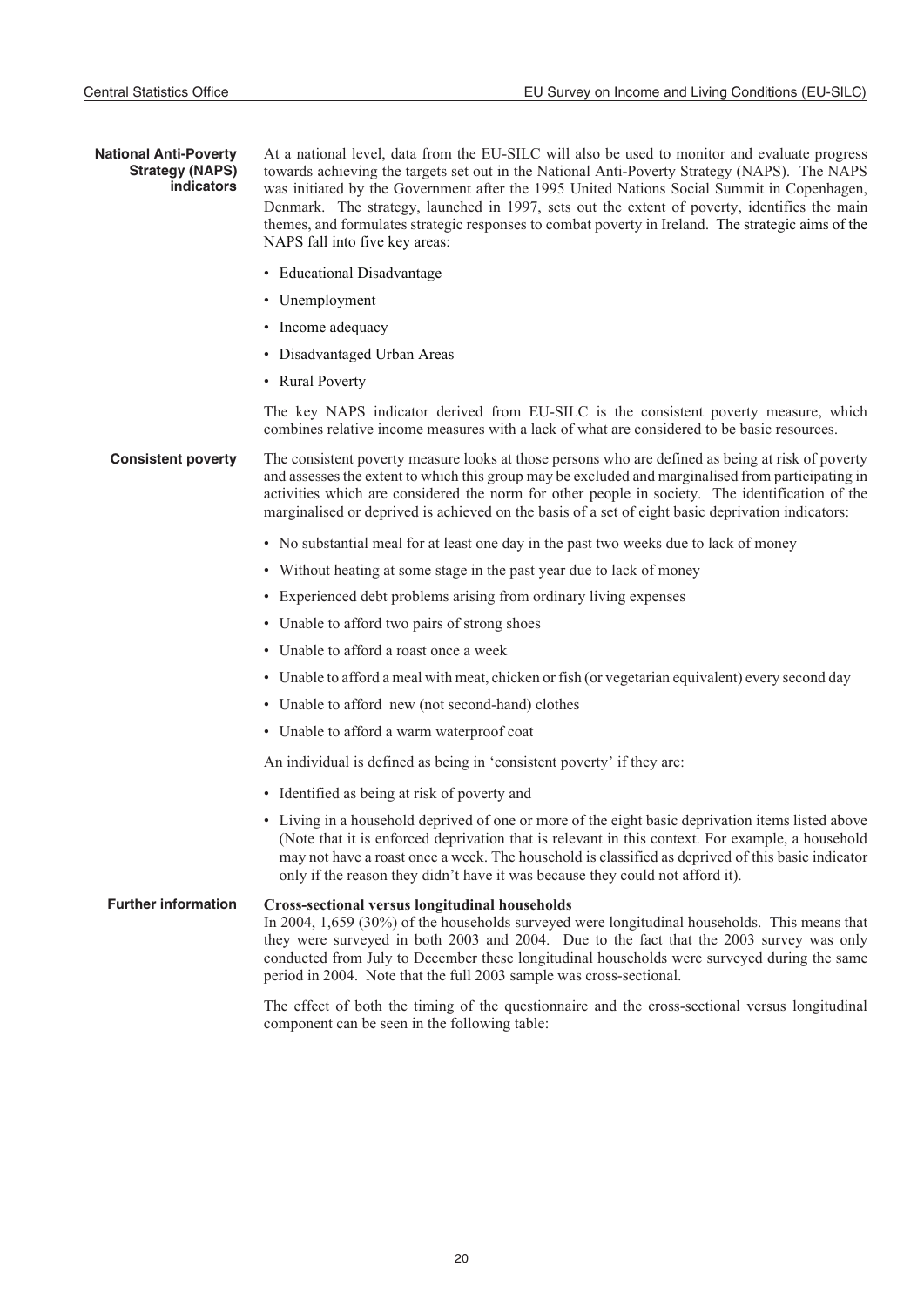|                                | 2003 (revised)                                      |                                  |                     | 2004                                                                                   |             |
|--------------------------------|-----------------------------------------------------|----------------------------------|---------------------|----------------------------------------------------------------------------------------|-------------|
|                                | Longitudinal only<br>(surveyed in 2003<br>and 2004) | Full sample<br>(Cross-sectional) | first time in 2004) | Cross-sectional Longitudinal only<br>only (surveyed for (surveyed in 2003<br>and 2004) | Full sample |
| At risk of poverty rate        |                                                     |                                  |                     |                                                                                        |             |
| Jan-Jun                        | n/a                                                 | n/a                              | 20.9                | n/a                                                                                    | 20.9        |
| Jul-Dec                        | 18.2                                                | 19.7                             | 18.4                | 18.1                                                                                   | 18.3        |
| Full year                      | 18.2                                                | 19.7                             | 20.0                | 18.1                                                                                   | 19.4        |
| <b>Deprivation rates</b>       |                                                     |                                  |                     |                                                                                        |             |
| Jan-Jun                        | n/a                                                 | n/a                              | 18.0                | n/a                                                                                    | 18.0        |
| Jul-Dec                        | 23.0                                                | 23.4                             | 20.3                | 17.0                                                                                   | 18.5        |
| Full year                      | 23.0                                                | 23.4                             | 18.8                | 17.0                                                                                   | 18.3        |
| <b>Consistent poverty rate</b> |                                                     |                                  |                     |                                                                                        |             |
| Jan-Jun                        | n/a                                                 | n/a                              | 7.1                 | n/a                                                                                    | 7.1         |
| Jul-Dec                        | 7.7                                                 | 8.8                              | 7.4                 | 5.7                                                                                    | 6.5         |
| Full year                      | 7.7                                                 | 8.8                              | 7.2                 | 5.7                                                                                    | 6.8         |

### **Poverty and deprivation rates for longitudinal and cross sectional respondents, 2003 (revised) and 2004**

#### **Care needs to be exercised when comparing SILC 2003 and 2004 due to differences in the timing of data collection and the introduction of a longitudinal element to the 2004 sample.**

#### **Comparing the EU-SILC and the LIIS**

The EU-SILC replaced the Living in Ireland Survey (LIIS) which was conducted by the Economic and Social Research Institute (ESRI). The last results for the LIIS related to the reference year 2001. The LIIS was a panel survey, also known as the European Community Household Panel (ECHP). While the income definitions used are similar there are some operational differences. The income reference period in the LIIS was a standard 12-month calendar period whereas in the EU-SILC a floating 12-month reference period is used (i.e. for each respondent the income reference period is the 12 months preceding the date of interview).

Additionally for the EU-SILC 2003 exercise the interviewing period ran from June through to December and therefore any seasonal issues such as the timing of bonus/commission payments (and hence recall issues) may not be fully accounted for in the EU-SILC 2003 data. However it should be noted that the EU-SILC is a continuous survey and EU-SILC 2004 data is based on a 12-month interviewing period. Notwithstanding these differences, the income data from the two sources and the analyses based on them are broadly comparable. Thus the at risk of poverty rates and related poverty measures such as the Gini coefficient are also broadly comparable between the two surveys.

However, the levels of deprivation reported in the EU-SILC are not comparable with those in the LIIS and the derived consistent poverty measures are also not comparable. Typically the deprivation rates recorded in the EU-SILC were higher than those reported in the LIIS. As a result the derived consistent poverty measures obtained from the EU-SILC are higher than the corresponding LIIS figures. This reflects the sensitivity of indicators of this type to changes in survey methodology and there is confirmation of this effect from other sources both nationally and internationally.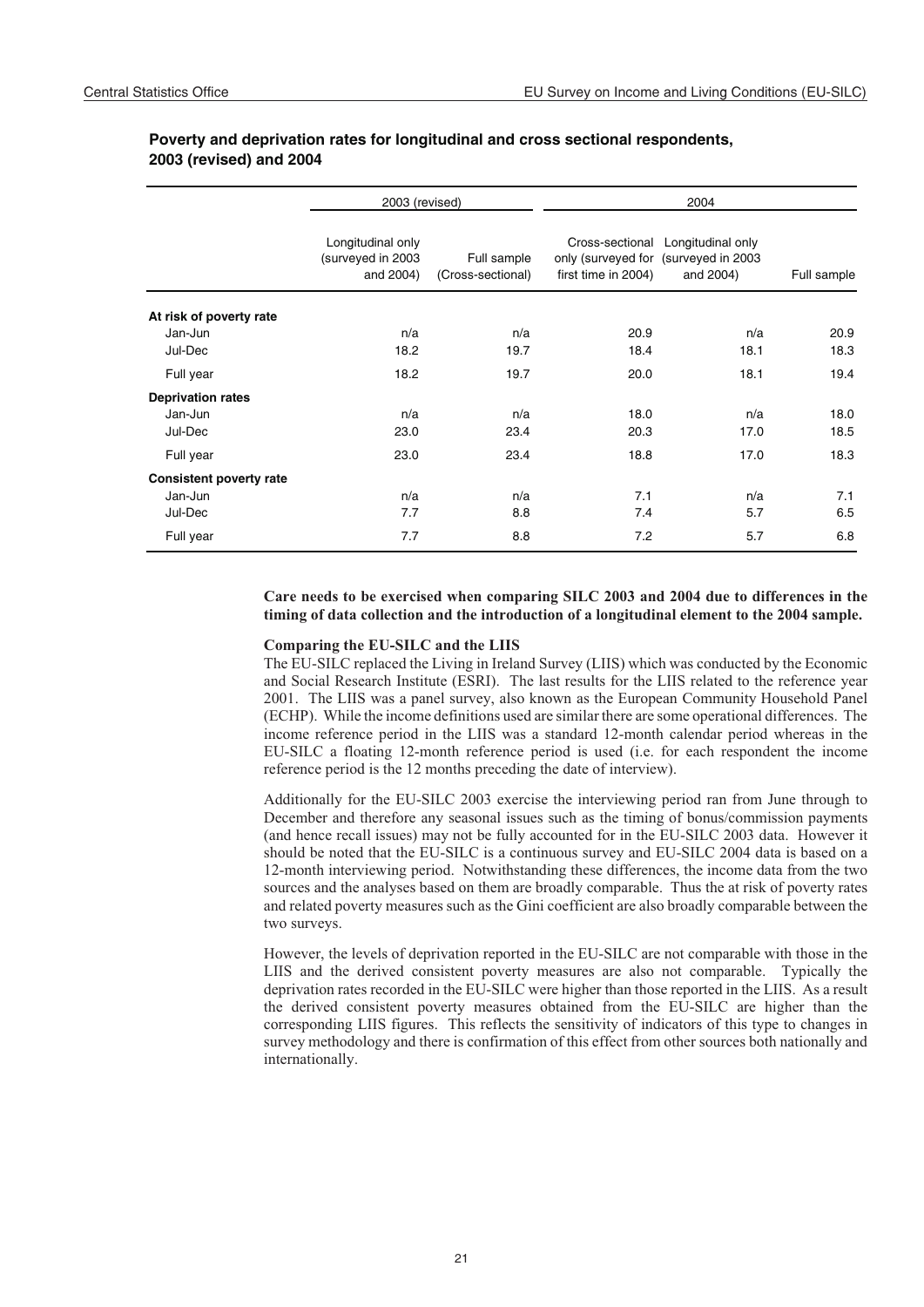It is not possible to say precisely which methodological changes account for the gap between LIIS and EU\_SILC results. Nevertheless, investigations point towards two main reasons for the differences. Firstly, the question format in the EU-SILC was different to that used in the LIIS (Computer Assisted Personal Interviewing was used in the EU-SILC, which facilitates a direct questioning approach and improves efficiency during data collection). Evidence from other surveys indicates that this tends to result in higher levels of deprivation being reported and it is estimated to have accounted for almost a half of the overall difference observed. Secondly, the LIIS was a panel survey where the same households were surveyed annually over a number of years whereas in the 2003 EU-SILC all households were interviewed for the first time. In 2004, approximately 30% of respondents were longitudinal. For a variety of reasons, households that have previously participated in the survey tend to have different response behaviours to first time interviewees, as evident from the comparison above on cross-sectional and longitudinal households.

#### **In conclusion, there is a major discontinuity between the LIIS and EU-SILC in the measurement of deprivation and consistent poverty.**

**Principal Economic Status Classification** Results are available using the Principal Economic Status (PES) classification, which is also used in the Quarter National Household Survey (QNHS) and the Census of Population. The PES classification is based on a combination of questions in which respondents aged 16 or over are asked what is their usual situation with regard to employment and their responses are categorised as follows:

- At work
- Unemployed
- Student
- Engaged on home duties
- Retired
- Ill/disabled
- Other

#### **Household composition**

For the purposes of deriving household composition, a child was defined as any member of the household aged 14 or under. Households were analysed as a whole, regardless of the number of family units within the household. The categories of household composition are:

- One adult, no children
- Two adults, no children
- Three or more adults, no children
- One adult, one or more children
- Two adults, one to three children
- Other households with children